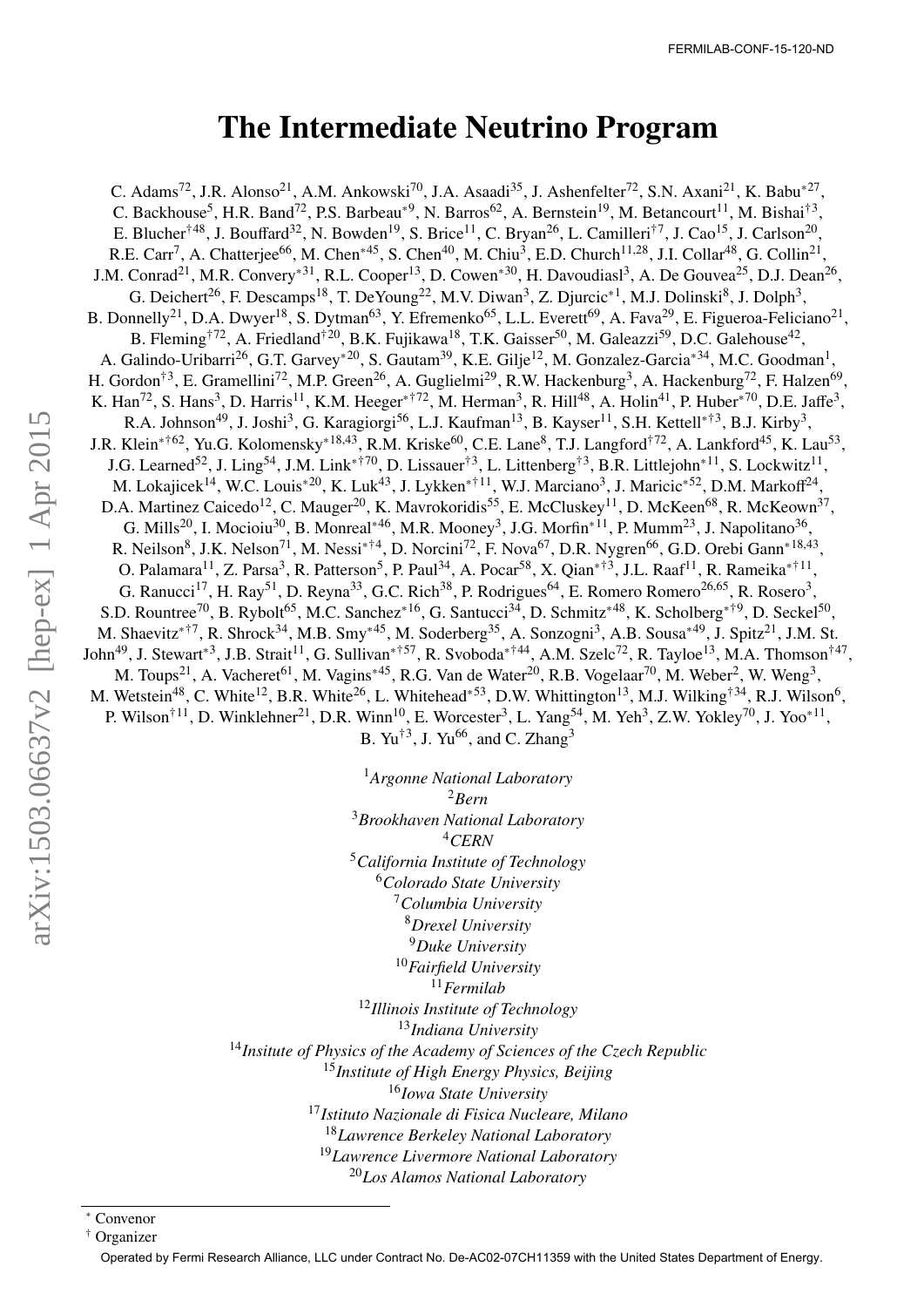*Massachusetts Institute of Technology Michigan State University National Institute of Standards and Technology North Carolina Central University Northwestern University Oak Ridge National Laboratory Oklahoma State University Pacific Northwest National Laboratory Padova University and INFN Pennsylvania State University SLAC National Accelerator Laboratory SUNY Albany Sandia National Laboratories Stony Brook University Syracuse University Temple University Thomas Je*ff*erson National Accelerator Facility Triangle Universities Nuclear Laboratory Tribhuvan University Tsinghua University University College London University of Akron University of California, Berkeley University of California, Davis University of California, Irvine University of California, Santa Barbara University of Cambridge University of Chicago University of Cincinnati University of Delaware University of Florida University of Hawaii University of Houston University of Illinois at Urbana-Champaign University of Liverpool University of Manchester University of Maryland University of Massachusetts, Amherst University of Miami University of Minnesota University of Oxford University of Pennsylvania University of Pittsburgh University of Rochester University of Tennessee University of Texas at Arlington University of Texas at Austin University of Washington University of Wisconsin, Madison Virginia Tech William and Mary Yale University*

April 3, 2015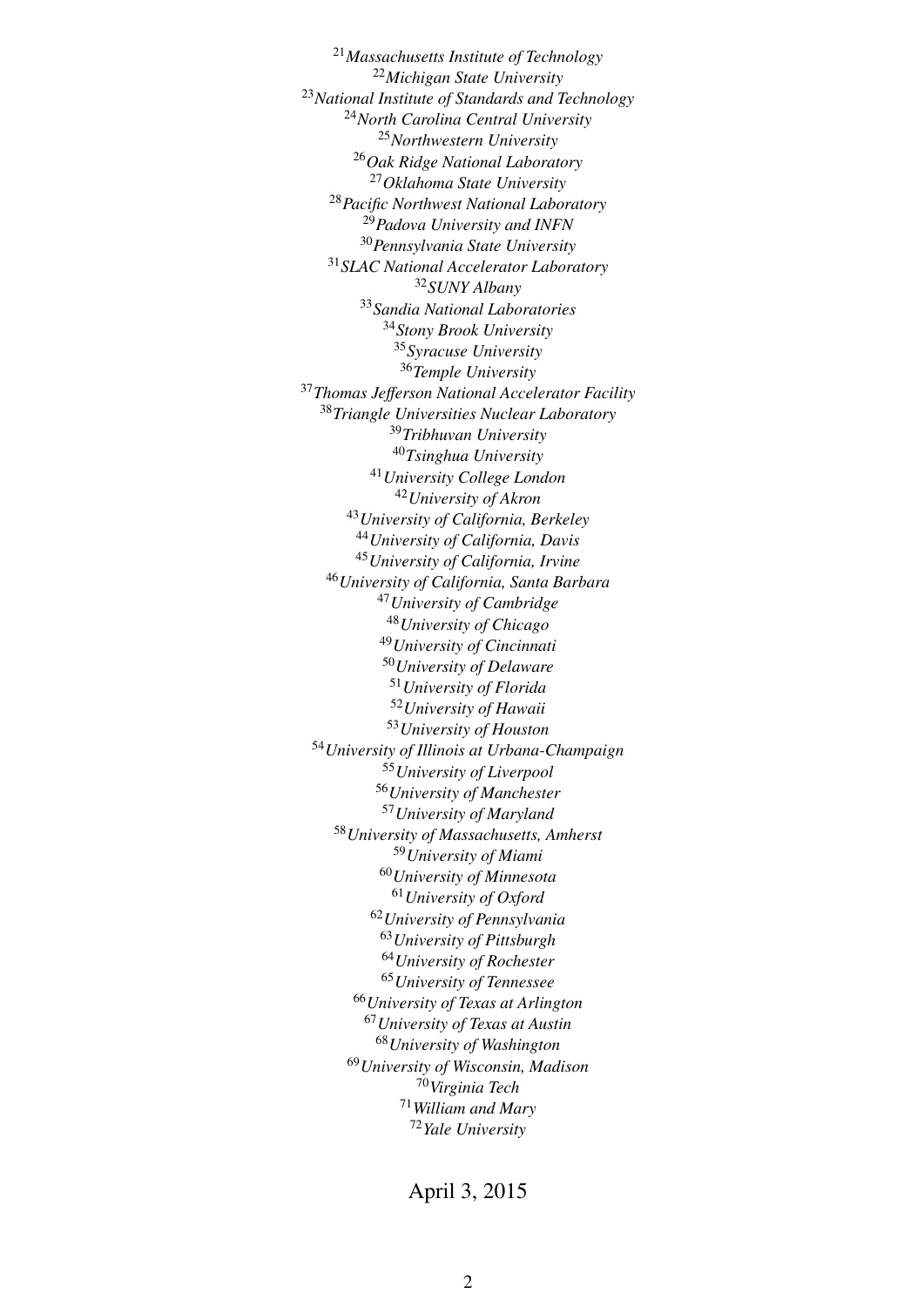# **Contents**

| 1              |                               | Introduction       |                                                                                        |                |  |  |
|----------------|-------------------------------|--------------------|----------------------------------------------------------------------------------------|----------------|--|--|
| $\overline{2}$ | <b>Physics Working Groups</b> |                    |                                                                                        |                |  |  |
|                | 2.1                           |                    |                                                                                        | $\overline{4}$ |  |  |
|                | 2.2                           |                    |                                                                                        | 5              |  |  |
|                | 2.3                           |                    |                                                                                        |                |  |  |
|                | 2.4                           |                    |                                                                                        | 9              |  |  |
|                |                               | 2.4.1              |                                                                                        | 9              |  |  |
|                |                               | 2.4.2              | Coherent elastic neutrino-nucleus scattering (CEvNS) and neutrino magnetic mo-<br>ment | 9              |  |  |
|                |                               | 2.4.3              | Majorana/Dirac nature of neutrinos (Neutrinoless Double-Beta Decay)                    | 10             |  |  |
|                | 2.5                           |                    |                                                                                        | 12             |  |  |
|                |                               | 2.5.1              |                                                                                        | 12             |  |  |
|                |                               | 2.5.2              |                                                                                        | 12             |  |  |
| 3              |                               |                    | <b>Technology Working Groups</b>                                                       | 14             |  |  |
|                | 3.1                           |                    |                                                                                        | 15             |  |  |
|                | 3.2                           |                    |                                                                                        | 17             |  |  |
|                |                               | 3.2.1              |                                                                                        | 17             |  |  |
|                |                               | 3.2.2              |                                                                                        | 17             |  |  |
|                |                               | 3.2.3              | Small-Scale & Short-Baseline: Sterile Neutrinos and Reactor Spectrum                   | 18             |  |  |
|                |                               | 3.2.4              | Mid-Scale & Medium-Baseline: Mass Hierarchy and Oscillation Parameters                 | 18             |  |  |
|                |                               | 3.2.5              |                                                                                        | 18             |  |  |
|                | 3.3                           |                    |                                                                                        | 19             |  |  |
|                |                               | 3.3.1              |                                                                                        | 19             |  |  |
|                |                               | 3.3.2              |                                                                                        | 20             |  |  |
|                |                               | 3.3.3              | Cross Section Measurements using DAR Neutrino Sources                                  | 20             |  |  |
|                | 3.4                           |                    |                                                                                        | 21             |  |  |
|                |                               | 3.4.1              |                                                                                        | 21             |  |  |
|                |                               | 3.4.2              |                                                                                        | 21             |  |  |
|                | 3.5                           |                    |                                                                                        | 23             |  |  |
| 4              |                               | <b>WINP Agenda</b> |                                                                                        | 28             |  |  |

5 Experimental Questionaire Responses [29](#page-31-0)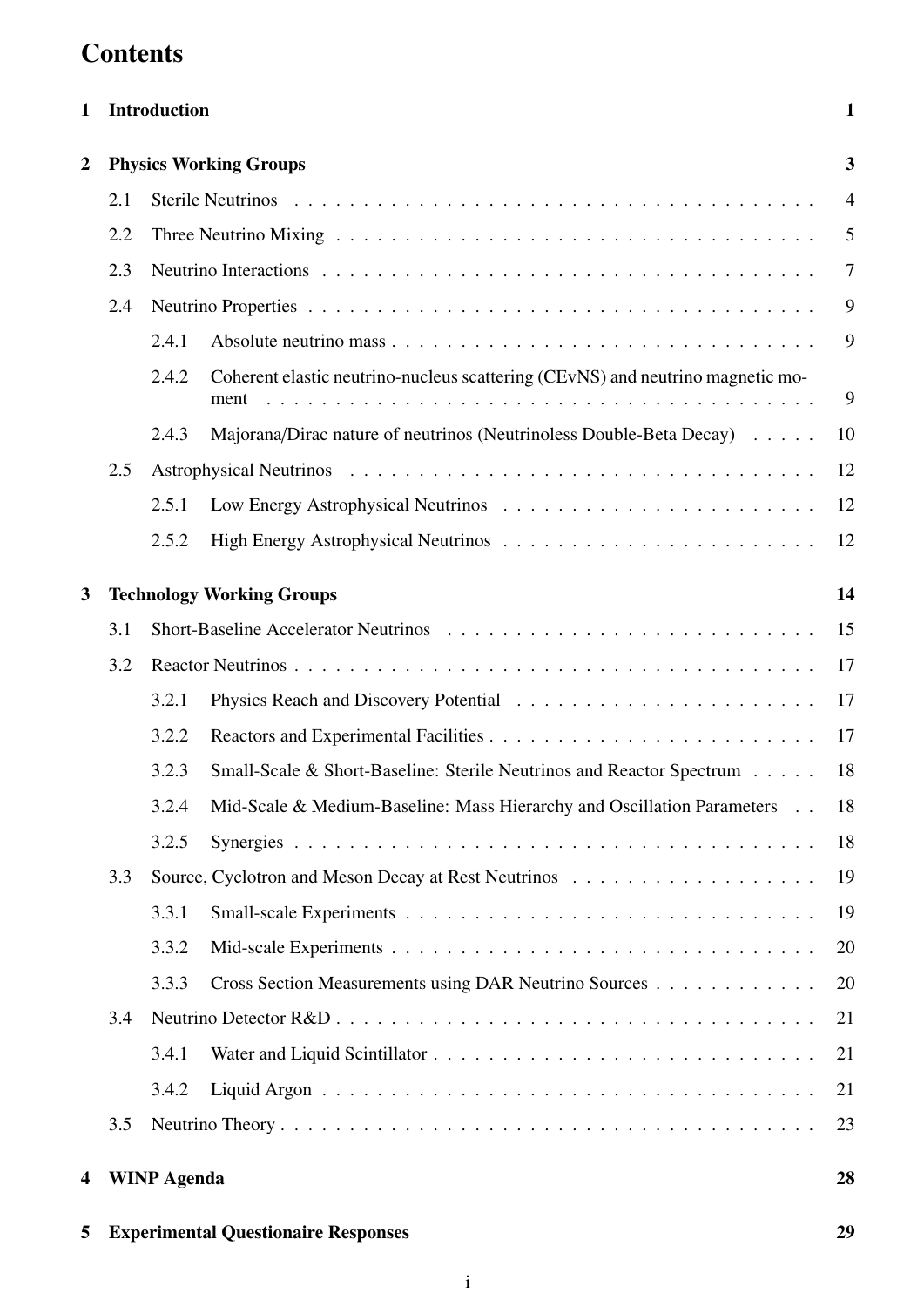## <span id="page-3-0"></span>1 Introduction

The US neutrino community gathered at the Workshop on the Intermediate Neutrino Program (WINP) at Brookhaven National Laboratory February 4–6, 2015 to explore opportunities in neutrino physics over the next five to ten years. Scientists from particle, astro-particle and nuclear physics  $<sup>1</sup>$  $<sup>1</sup>$  $<sup>1</sup>$  participated in the</sup> workshop. The US High Energy Physics community is now launched on the path defined by the 2014 P5 report. Two of the five P5 Science Drivers motivate neutrino physicists, *"Pursue the physics associated with neutrino mass"* and *"Explore the unknown: new particles, interactions, and physical principles"*.

Underlying these Drivers is the fact that in spite of tremendous recent progress in understanding neutrinos, we still lack a complete picture for the physical behavior and structure of the neutrino sector. There are many more questions yet to be answered: What is the neutrino mass ordering? Do neutrinos exhibit the same matter/antimatter symmetry seen in the charged leptons and quarks (Dirac fermions) or do they have a completely different structure (e.g., Majorana fermions)? Do they violate CP symmetry? What is the absolute mass scale of the neutrino sector and is it consistent with that implied from limits obtained by cosmological observation? Are experimental hints that there may be additional sterile flavors of neutrinos valid? How can we understand neutrino interactions with nuclei? Are there non-standard interactions of neutrinos representing beyond-the-Standard Model physics?

There are furthermore outstanding questions which can be answered using neutrinos as a probe, such as: What is the detailed mechanism behind stellar-collapse supernovae, and what physics can we learn from a supernova neutrino burst? Is the diffuse flux of neutrinos from past supernovae consistent with expectations from cosmology? Where do ultra high energy neutrinos come from? What fraction of the Earth's radiated heat comes from radioactivity? What fraction of the Sun's energy comes from the CNO cycle? What fission isotopes are the main producers of neutrinos and decay heat in a nuclear reactor core?

In accordance with one specific P5 recommendation, a large international collaboration (Experimental program at the Long-Baseline Neutrino Facility, ELBNF) has been formed to perform a long-baseline neutrino oscillation experiment with an underground liquid argon time projection chamber and a new neutrino beam from Fermilab. The main physics goals of ELBNF are to address some of the outstanding neutrino questions, by measuring the value of the CP-violating parameter  $\delta$  and providing a definitive determination of the mass hierarchy, as well as to search for baryon number violation and record a burst of core-collapse supernova neutrinos. The community is also engaged in development of a short-baseline neutrino (SBN) program hosted at Fermilab, as a part of the P5 recommendataion for a short baseline neutrino portfolio, to operate coherently with the long-baseline program in order to address some of the short-baseline neutrino anomalies and support R&D towards ELBNF.

The Fermilab long-baseline effort is exciting and compelling, but is a long-term effort. Physics results and technical development in the short term (this decade) are essential for health of the field, for motivating young scientists and for sustaining innovation. The long-baseline oscillation program addresses some of the most critical questions in particle physics — yet other physics questions associated with neutrinos, including the ones listed above, deserve attention as well. Some of these are best addressed with smaller, lower-cost, dedicated experiments which can be completed on a shorter time scale than ELBNF. In addition, some issues will need large, advanced-technology detectors which require significant R&D for their realization.

The P5 report states: *Some of the biggest scientific questions driving the field can only be addressed by large and mid-scale experiments. However, small-scale experiments can also address many of the questions related to the Drivers. These experiments combine timely physics with opportunities for a broad exposure to new experimental techniques, provide leadership roles for young scientists, and allow for partnerships among universities and national laboratories. In our budget exercises, we main- tained a small projects portfolio to preserve budgetary space for a number of these important small projects,*

<span id="page-3-1"></span> $1$  The nuclear physics community is currently in the midst of a Long Range Planning process that includes neutrino physics.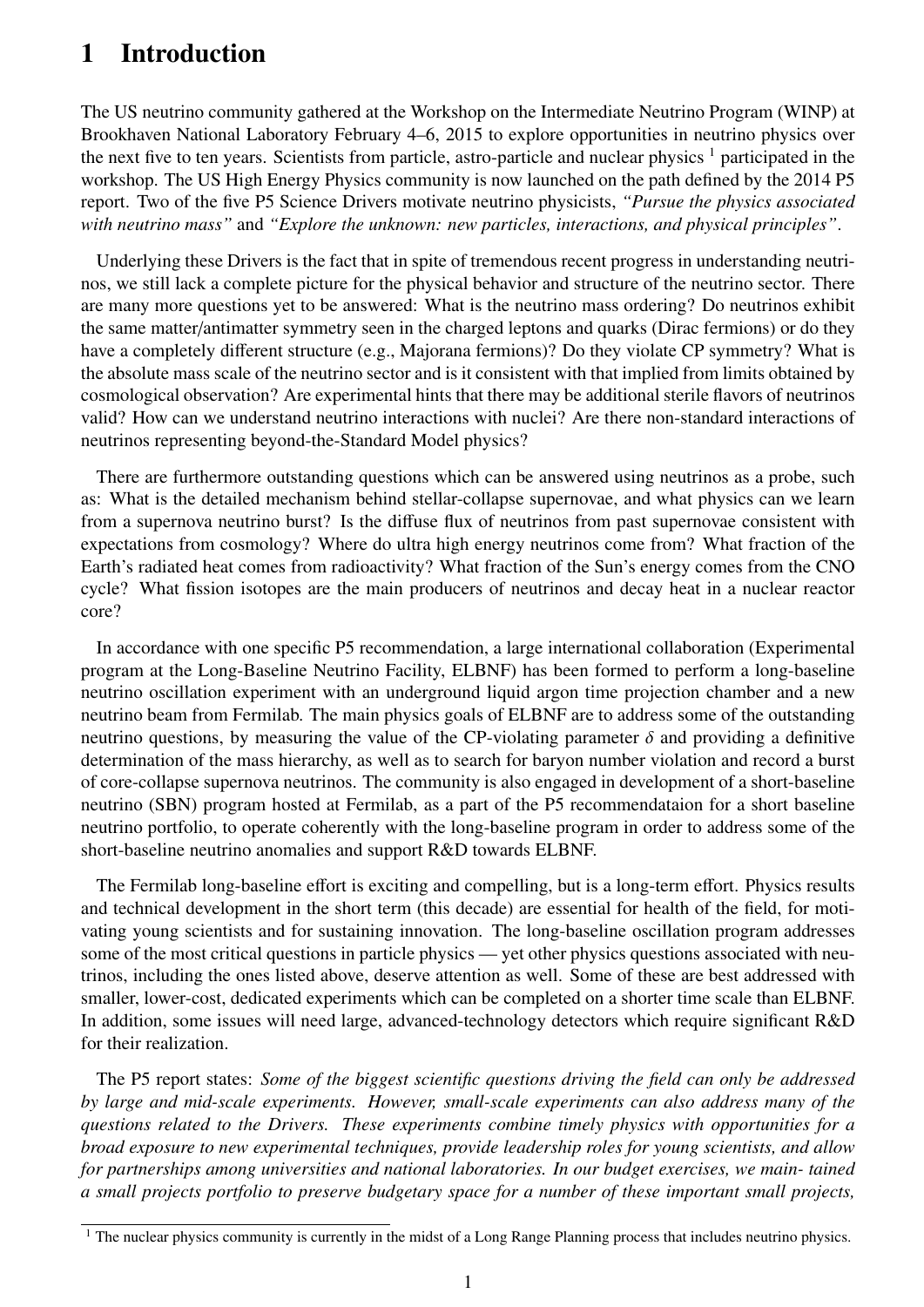*whose costs are typically less than \$20M. These projects individually are not large enough to come under direct P5 review. Small investments in large, multi-disciplinary projects, as well as early R*&*D for some project concepts, were also accounted for here.*

*Recommendation 4: Maintain a program of projects of all scales, from the largest international projects to mid- and small-scale projects.*

WINP explored opportunities for the broad US neutrino community to pursue physics in the next five to ten years, including projects of all scales. In addition to small- and mid-scale project ideas, WINP considered (consistent with the P5 recommendation) contributions to large offshore and multi-disciplinary projects, and to R&D efforts aimed towards future large experimental concepts. Some of these ideas and efforts are synergistic with the ELBNF and SBN efforts; others are complementary. Theory efforts related to the proposed long- and short-term experimental programs were also discussed. WINP also covered activities such as searches for neutrinoless double beta decay and direct mass measurements that are part of the neutrino physics program in nuclear physics.

The workshop was organized into two sets of parallel working group sessions, divided by physics topics and technology. Physics working groups covered topics on Sterile Neutrino, Neutrino Mixing, Neutrino Interactions, Neutrino Properties and Astrophysical Neutrinos. Technology sessions were organized into Theory, Short-Baseline Accelerator Neutrinos, Reactor Neutrinos, Detector R&D and Source, Cyclotron and Meson Decay at Rest sessions. Each working group formulated a set of bullet points with key findings and recommendations, which will be summarized in this report.

In addition to members of the particle and nuclear physics communities, representatives from the agencies participated in the workshop.

A major area of discussion centered around a possible Department of Energy Office of High Energy Physics Funding Opportunity Announcement (FOA) relevant to neutrino physics over a five-year timescale. Discussion sessions included community suggestions on physics topics and parameters for such a FOA. The general outcome of this discussion was that the community believes that a broader rather than a narrower scientific scope is important for any such FOA. There was no clear consensus on the appropriate fraction of available funds to be allocated to R&D efforts, but R&D was felt to be important. Potential for publishable results — either physics, or key technical results that advance the field — within five years should be the most important criterion. There was also community support to enable proposals for theoretical effort. These can be highly cost-effective and may strongly enhance the success of experimental efforts. The community felt that a suite of new experiments should be initiated, consistent with the P5 recommendation, to increase the breadth of the intermediate program beyond SBN at FNAL. A general sense emerged that some part of this new program should include sterile neutrino searches complementary to SBN and that part of this program should include some of the other exciting new initiatives discussed.

Although much discussion focused on the potential HEP FOA, the broader neutrino community was actively engaged at the workshop, and it was clear that there are additional opportunities for activities on an intermediate time scale. For example, another area of discussion was the importance of determining the nature of the neutrino. Whether neutrinos are Majorana or Dirac is of fundamental importance to their mass generation mechanism and to leptogenesis; the search for neutrinoless double beta decay offers the most promising (and possibly only plausible) avenue for addressing this question. The community recognizes the importance of the Nuclear Science Advisory Committee Neutrinoless Double Beta Decay subcommittee for providing guidance on a strategy for implementation of the next generation neutrinoless double beta decay experiment. In addition, many other intermediate activities — including R&D, theory, experiments and contributions to a variety of international efforts — are supported by the National Science Foundation and the DOE Office of Nuclear Physics as well as the Office of High Energy Physics.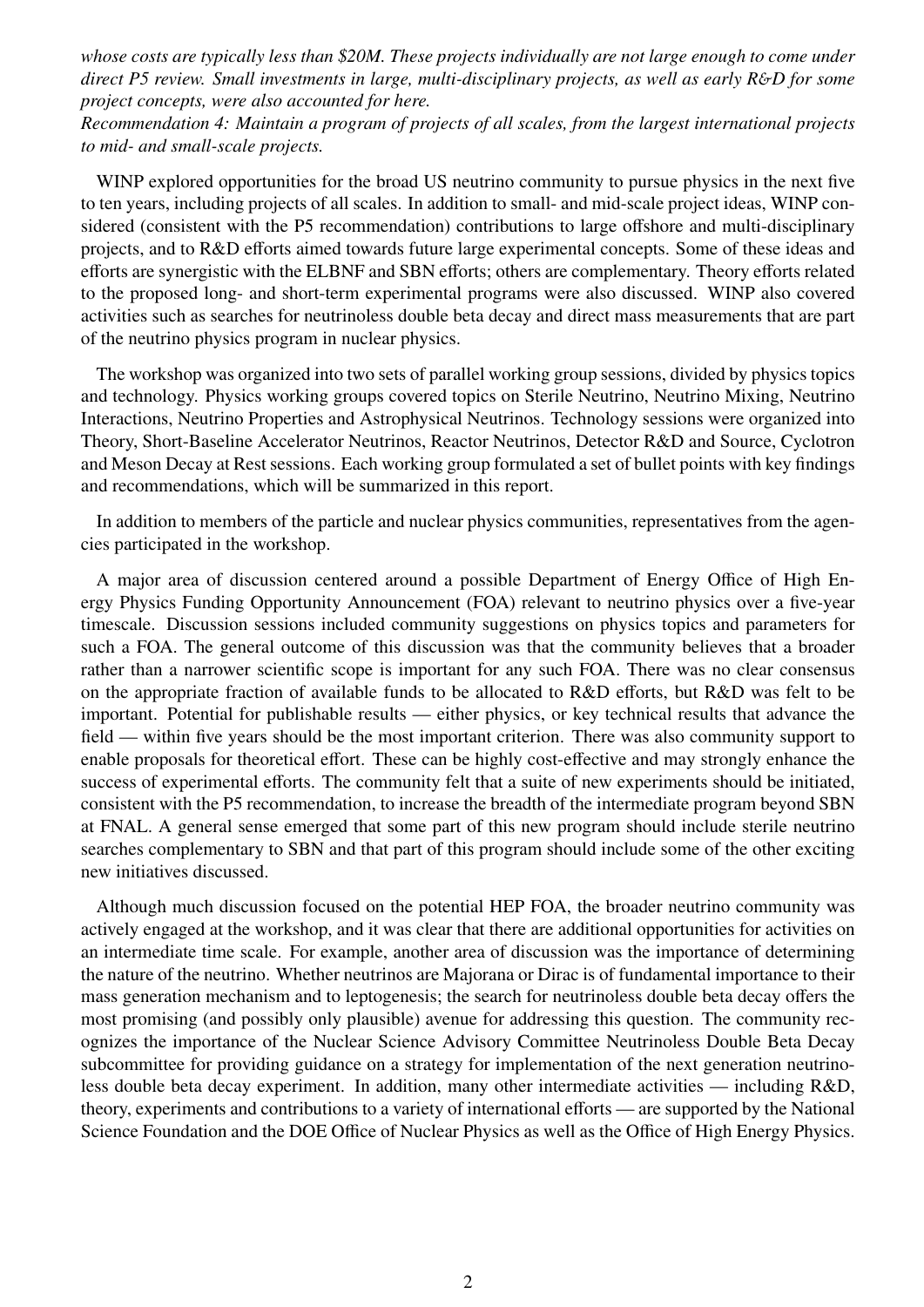## <span id="page-5-0"></span>2 Physics Working Groups

In this section we provide the summary reports of the physics-related working groups. These working groups convened in the morning of February 5, 2015 to discuss the outstanding physics questions in neutrino physics, with emphasis on those that can be addressed within the next decade.

- Sterile Neutrinos
- Three Neutrino Mixing
- Neutrino Interactions
- Neutrino Properties
- Astrophysical Neutrinos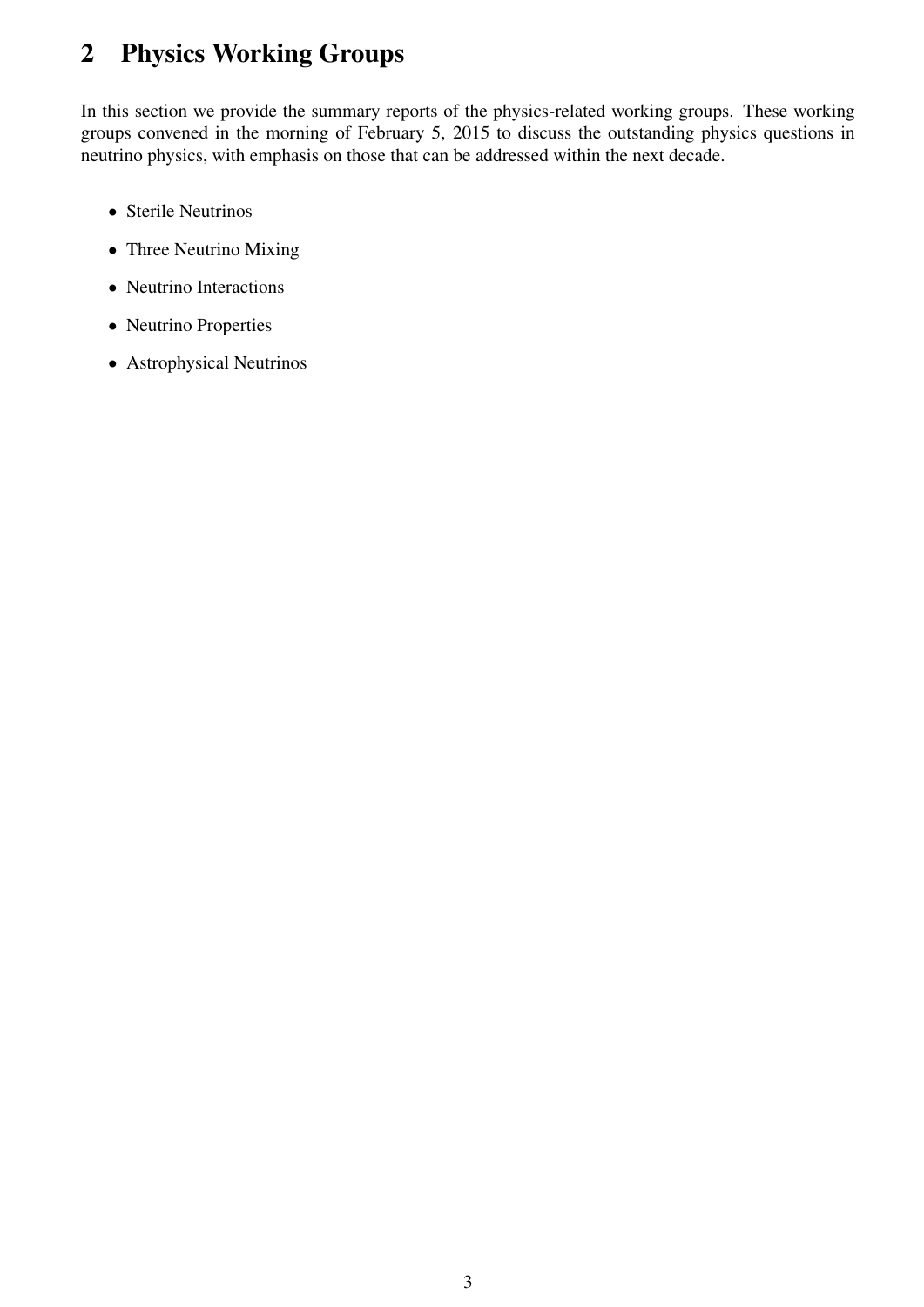## <span id="page-6-0"></span>2.1 Sterile Neutrinos

Sterile neutrinos appear in nearly every possible mechanism to explain neutrino mass. Dark matter and dark energy provide possible evidence for physics beyond the Standard Model in astrophysics, but neutrino mass has been the only such evidence so far found in particle physics. This should make the quest for understanding the origin of neutrino mass one of the priorities of the field.

Apart from these theoretical considerations, there have been persistent anomalies, observed in electron neutrino appearance and electron neutrino disappearance (For the disappearance channel neutrino and antineutrino oscillation probabilities are equal assuming CPT invariance and therefore we make no distinction in the remainder of the document), which in combination can be interpreted as evidence for one or several sterile neutrinos at around a mass of 1 eV and with oscillation amplitudes as large as 5–10%. At the same time, the lack of observations of muon neutrino disappearance at the relevant L/E values creates a significant tension in global fits. Currently, no phenomenological models are known that provide a better fit to the global data than sterile neutrinos. It therefore seems justified to use sterile neutrino oscillations as a phenomenological proxy for considering the required experimental capabilities to resolve these anomalies. In the event that the existence of sterile neutrinos is not the source of these anomalies, experiments optimized to eV-scale oscillations can be expected to also have good sensitivity to probe other new physics scenarios.

During the Snowmass process, P5 deliberations and WINP discussions, many different experimental approaches to this problem have been proposed and some have been studied in quite some detail and some have reached the prototype stage. Sterile neutrino searches build on detection techniques developed over the last several years, allowing for efficient experiment deployment at modest cost in some cases. Among the many proposed experimental approaches, electron neutrino disappearance searches using radioactive sources and reactors and some electron neutrino appearance searches seem to fit well within the scope of an intermediate neutrino program and would complement the Fermilab short-baseline program. Thus, a modest investment into sterile neutrino searches has the potential to discover a fundamental particle not predicted in the Standard Model for the first time since the Standard Model was formulated. This would be a paradigm-shifting discovery opening up vistas on an entirely new continent of possibilities. The U.S. community is well poised to play a leadership role and to have a vibrant program in this field.

In the somewhat longer term, and in particular in anticipation of a potential discovery of sterile neutrinos, directed R&D towards novel detector technologies and neutrino sources also would fit the boundary conditions of an intermediate neutrino program.

The working group's consensus can be summarized in the following five recommendations:

- 1. Sterile neutrinos are well motivated in many extensions of the Standard Model. Persistent experimental anomalies have focused attention on the eV mass scale. This makes sterile neutrinos the subject of low-risk but potentially high-reward experiments. Therefore, the P5 Planning Report recommends a targeted set of short-term, small-scale experiments.
- 2. Direct tests of existing anomalies should seek to demonstrate the sterile neutrino's oscillatory nature via signatures in energy and/or baseline.
- 3. Experiments designed to test both the  $v_\mu$  to  $v_e$  appearance and  $v_e$  disappearance channels are needed. We must ensure that any pion decay beam program has optimized  $v<sub>u</sub>$  disappearance sensitivity.
- 4. Below the \$5M level, individual experiments can have an impact on oscillation physics results within the WINP time constraints. In the \$5–10M range, several proposed efforts have the potential to provide extensive coverage of the suggested oscillation parameter space.
- 5. Short-term investment in detector and source R&D towards future sterile oscillation experiments could reduce risk, lead to long-term cost savings, and provide the foundation for precision measurements in the case of observation of sterile neutrino oscillations.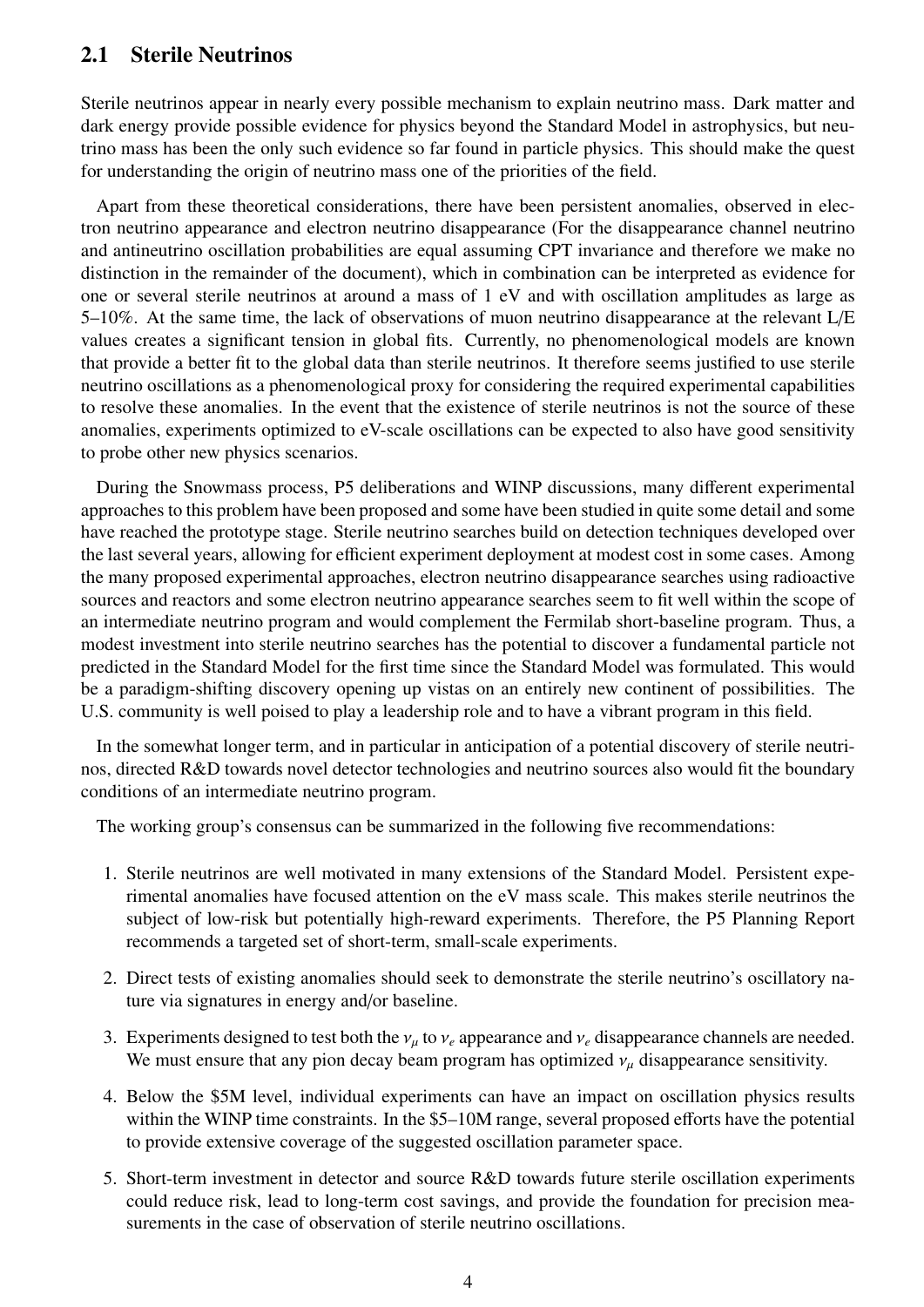### <span id="page-7-0"></span>2.2 Three Neutrino Mixing

Three neutrino mixing has been well established by a variety of experiments yielding consistent results. Besides the overall neutrino mass scale, there are three parameters that are still unknown in this framework and which can be better addressed in neutrino oscillation experiments: the neutrino mass ordering,  $\delta_{CP}$ , and the octant of  $\theta_{23}$ . The determination of these unknowns is of key importance to understanding the mechanism responsible for neutrino mass and potentially the generation of the matter-antimatter asymmetry in the early universe. The suite of presently running experiments are either directly exploring the three unknowns, or are producing results that will contribute to these measurements by reducing systematic and theoretical uncertainties (neutrino interaction measurements for example), or by precisely measuring related oscillation parameters ( $\theta_{13}$ ,  $\theta_{23}$ ,  $|\Delta m_{\text{atm}}^2|$ ). Proposed and running experiments can po-<br>tentially measure the ordering and  $\theta_{23}$  octant in the next decade. The measurement of  $\delta_{23}$  i tentially measure the ordering and  $\theta_{23}$  octant in the next decade. The measurement of  $\delta_{CP}$  is likely to take longer and require a dedicated large-scale experiment. If discrepancies are found in the measurement of one or more of these fundamental parameters across different experiments, it could point to new physics.

Recent results from the Daya Bay Reactor Neutrino Experiment [\[1\]](#page-27-0) include the most precise measurement of  $\sin^2 2\theta_{13}$  to date and a measurement of  $|\Delta m_{\text{atm}}^2|$  that is comparable in precision and consistent with the long-baseline measurements. By Dava Bay's expected end date in 2017, it will provide the most with the long-baseline measurements. By Daya Bay's expected end date in 2017, it will provide the most precise measurement of  $\sin^2 2\theta_{13}$  for many years to come. The Double Chooz experiment has recently<br>installed their near detector, which will greatly increase the precision of their  $\sin^2 2\theta_{12}$  measurements [2] installed their near detector, which will greatly increase the precision of their  $\sin^2 2\theta_{13}$  measurements [\[2\]](#page-27-1).<br>Double Chooz has the unique ability to take reactor-off data due to having only two reactor cores, allow-Double Chooz has the unique ability to take reactor-off data due to having only two reactor cores, allowing a strong constraint on the background in their  $\theta_{13}$  analysis.

The combined data from the MINOS long-baseline experiment using the low-energy NuMI beam and atmospheric neutrino data in the MINOS far detector provides the most precise measurement of the atmospheric mass splitting [\[3\]](#page-27-2). MINOS+ is currently running in the medium-energy NuMI beam. Including these data in the fit will further improve the precision. Furthermore, the high statistics in the energy region just above the oscillation maximum puts MINOS+ in a unique position to test the validity of the three neutrino mixing model. T2K can also measure the atmospheric parameters and has made the most precise measurement of  $\sin^2 \theta_{23}$ . T2K also made the first observation of electron neutrino appearance.<br>Assuming the value of  $\theta_{13}$  from reactor data. T2K can exclude some values of  $\delta_{22}$  at the 90% confidence Assuming the value of  $\theta_{13}$  from reactor data, T2K can exclude some values of  $\delta_{CP}$  at the 90% confidence level [\[4\]](#page-27-3). The NOvA experiment at Fermilab has only just started running, but has the potential to determine the octant or the mass ordering within some range of the parameters in particular in combination with data from both T2K and MINOS+.

Super-Kamiokande continues to use atmospheric neutrino data to address the three main questions in three neutrino mixing and has recently included combined fits with T2K data [\[5\]](#page-27-4). A proposed upgrade for Super-Kamiokande in the intermediate program would involve adding gadolinium to the water to identify electron antineutrinos via the inverse beta decay interaction [\[6\]](#page-27-5) enabling detection of diffuse supernova neutrinos. IceCube has recently presented results on the atmospheric mixing parameters that are consistent with and comparable in precision with results from Super-Kamiokande [\[7\]](#page-27-6).

It is important to realize that precision measurements of oscillation parameters made by currently running experiments can have a significant effect on future projects — either in achievable precision, detector or beam design or in the running conditions (for example, neutrino beam vs antineutrino beam).

Besides these oscillation experiments directly addressing the determination of neutrino parameters, experiments collecting neutrino interaction data are also of great importance for constraining the models that are used in oscillation experiments for true-to-visible energy conversions, predictions of signal and background rates, etc. MINERvA is a dedicated neutrino interaction experiment that provides constraints for oscillation experiments directly and for neutrino event generators used in neutrino simulations. The MINERvA collaboration is currently finishing the analysis of their low-energy NuMI data (for example, [\[8\]](#page-27-7)) while taking data in the NuMI medium-energy beam. A potential upgrade to the MINERvA detector is being proposed for the intermediate program. CAPTAIN, a liquid argon TPC [\[9\]](#page-27-8) (LArTPC), would be combined with the MINERvA detector to measure neutrino-argon interactions in an energy range relevant for oscillation physics in ELBNF.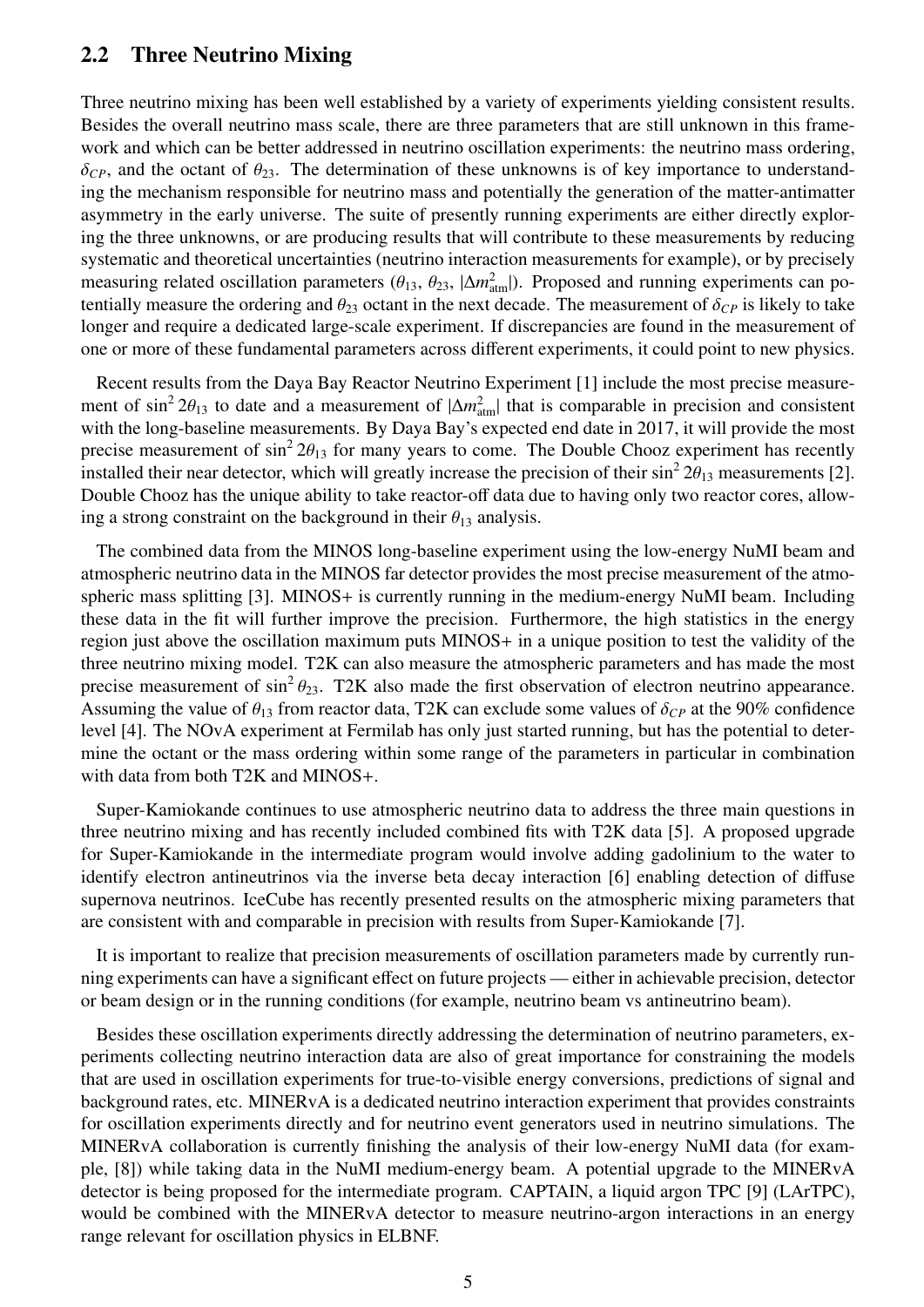The US-NA61 program is a funded proposal to collaborate with the NA61/SHINE experiment at CERN [\[10\]](#page-27-9) to make hadron production measurements important for the US neutrino program. They will expose targets and replicas of targets used at Fermilab to the NA61 hadron beam. Measurements of pion (and other hadron) spectra in p+C interactions can be used to tune models of primary interactions in the target and reduce uncertainties on the initial flux in oscillation experiments.

The NuPRISM collaboration is proposing an experimental method to remove neutrino interaction uncertainties from oscillation experiments using water Cherenkov detectors [\[11\]](#page-27-10). NuPRISM would measure neutrino interactions over a continuous range of off-axis angles and use these measurements to provide a direct measurement of the far detector lepton kinematics for any given set of oscillation parameters. With this, they can mostly remove neutrino interaction modeling uncertainties from oscillation measurements. This project is being proposed for the intermediate program.

There is also a group of longer term planned experiments designed to measure the last unknown elements of the three neutrino mixing model. These include JUNO, Hyper-K, PINGU, Theia, Daedalus, and ELBNF. Of these experiments, JUNO is the only one currently under construction. R&D for these large projects will be an important part of the intermediate neutrino program.

Within this context, the most relevant issues for these experiments to seek funding in this intermediate time scale are:

- Discovery potential and/or improved physics reach over other experiments
- Leverage existing resources
- Visible and significant US participation
- Low technical risk/familiar technology
- Potential for each to result in several graduate student theses
- US contribution of approximately \$1M each

Of the experiments discussed in the three neutrino mixing working group, there are only a few proposals that will seek funding for the intermediate program. The above requirements are well fulfilled by these proposals, including proposed experiments measuring cross sections such as NuPrism and CAPTAIN-MINERvA, as well as upgrades to existing detectors like gadolinium in Super-Kamiokande. In addition, R&D for future projects described above is relevant, in particular for those which can lead to clearly definable US roles in international collaborations.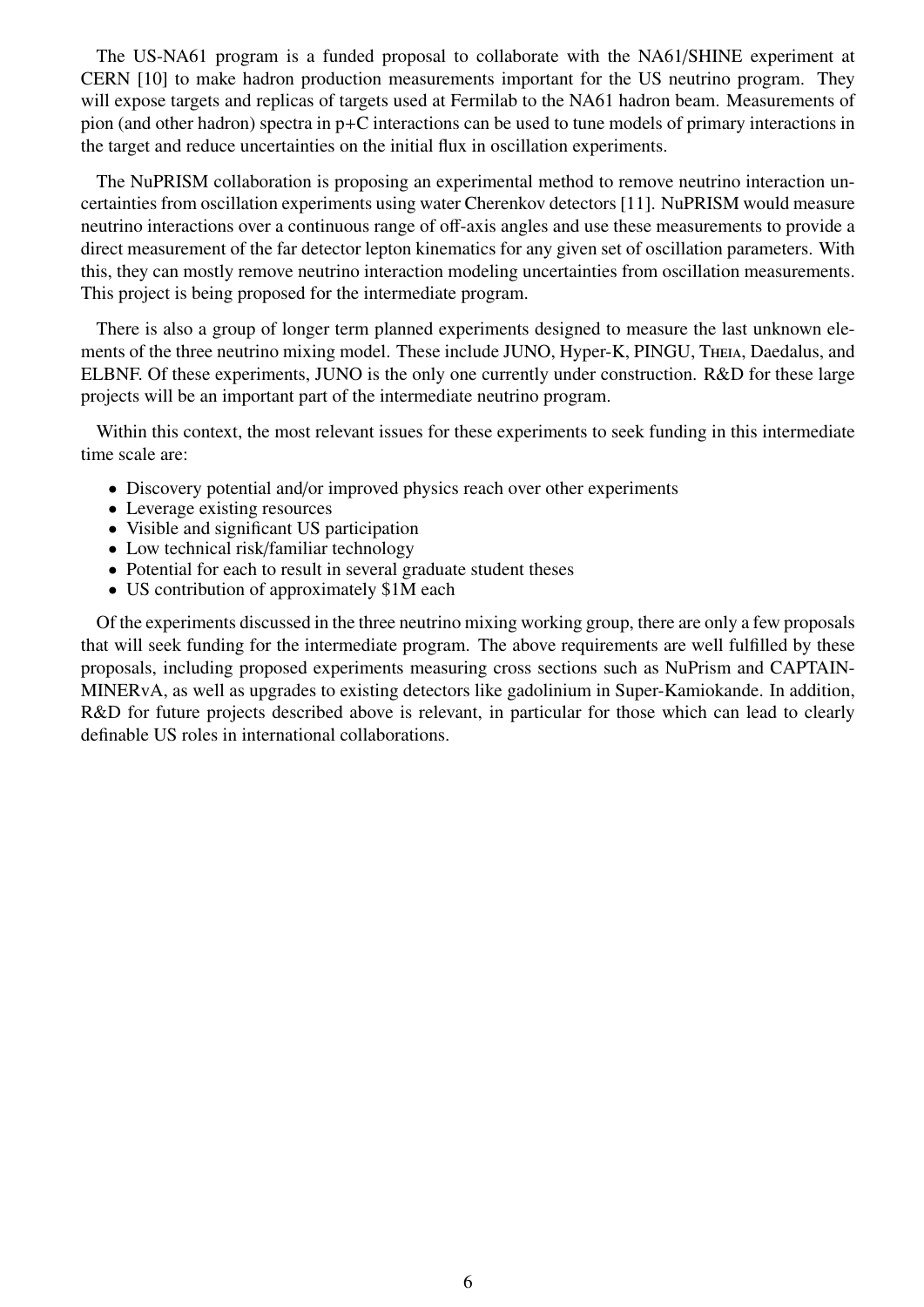## <span id="page-9-0"></span>2.3 Neutrino Interactions

Significant investment is being made using accelerator-based sources of neutrinos to critically test the current 3-neutrino mixing picture and determine whether or not neutrinos violate CP. The detectors associated with this program use heavy nuclei to achieve the required event rates and modeling the interaction of neutrinos with these heavy nuclei is required. Now that neutrino oscillation experiments are evolving from the discovery to the precision stage, understanding the challenging role of the nucleus in neutrino interactions has become an imperative. It is needed to sort signal from background and to identify and minimize systematic uncertainties in neutrino oscillation investigations. It has therefore become essential to establish a more robust program of characterizing neutrino-nucleus interactions and promptly integrating these results into event generators. This difficult task requires the cooperative effort of theory and experiment from both nuclear and high-energy physics.

Nuclear theorists are providing far more realistic nuclear models than the relativistic Fermi gas, which has been the standard in event generators, however, many aspects of the theory are still not at the required level. Event generators have begun the process of including these improved although still incomplete advances, but manpower problems are a hindrance. Thus, agreement of generator predictions with data still remains a challenge and there is real concern with the accuracy of neutrino energy estimations [\[12,](#page-27-11) [13,](#page-27-12) [14\]](#page-27-13). This increased uncertainty in assigning the incident neutrino energy will become a serious issue for oscillation measurements in the future as statistics increase and the need for greater precision is required [\[15\]](#page-27-14). Furthermore, the HEP oscillation program requires current neutrino nucleus theoretical developments to be extended to higher-A such as Ar, to more relativistic energies and momenta and to include the yield of resonance production cross sections above the delta. Significantly, this important work by nuclear theorists has to be packaged in a form that can be swiftly incorporated into neutrino event generators. Although it is not yet clear how to do this, extensive collaboration between nuclear theorists, builders of event generators and neutrino experimentalists will be required. To achieve this, communication between the NP and HEP communities should be improved so that new theoretical advances can be more readily adopted.

In addition, the theory discussed above only describes inclusive cross sections. Calculating the wide variety of exclusive final states exceeds any current capability. Dealing with final state interactions (FSI) will require extensive recourse to phenomenology. Significantly more complete higher energy neutrino cross section data will be needed, especially for argon targets such as the proposed CAPTAIN-MINERvA collaboration. Additional input will likely come from electron scattering carried out at kinematics similar to those encountered in neutrino experiments. The electron beam at Jefferson Laboratory is ideal and there is a recent JLAB proposal [\[16\]](#page-27-15) to carry out  $(e,e'p)$  measurements on <sup>40</sup>*Ar*. The event generators must then incorporate these data into appropriate models for existing and planned experiments.

It is critical to benchmark generators against both accelerator-based neutrino-nucleus interaction measurements and electron-nucleus interaction measurements. The current experimental neutrino interaction program continues to provide important data and should be supported to its conclusion. To further refine the nuclear model in event generators, future neutrino interaction measurements that span a range of neutrino and antineutrino beam energies as well as target materials will be needed to bring the current knowledge to the level required to reach the goals of the long baseline oscillation program. The progress in developing a broad international GENIE collaboration with a core group at FNAL is encouraging.

Understanding the subtleties of the nuclear environment and their effect on neutrino experiments needs the input of nuclear physics theorists specializing in this topic. It is important to create an established procedure that allows nuclear theorists to join neutrino generator experts and neutrino experimentalists in working toward this goal. NuSTEC (Neutrino Scattering Theory Experiment Collaboration, http://nustec2014.phys.vt.edu) has been established directly to provide this environment. A current example of such a project is the work on Green's Function Monte Carlo techniques by a collaboration of Argonne, Jefferson Lab, and Los Alamos nuclear theorists with Fermilab neutrino experimentalists. A white paper (Lovato, A. et. al. "Quantum Monte Carlo Methods for Neutrino-nucleus Interactions", FERMILAB-FN-0997-ND-T, JLAB-THY-15-2012, LA-UR-15-21054) from a collaboration of NP theo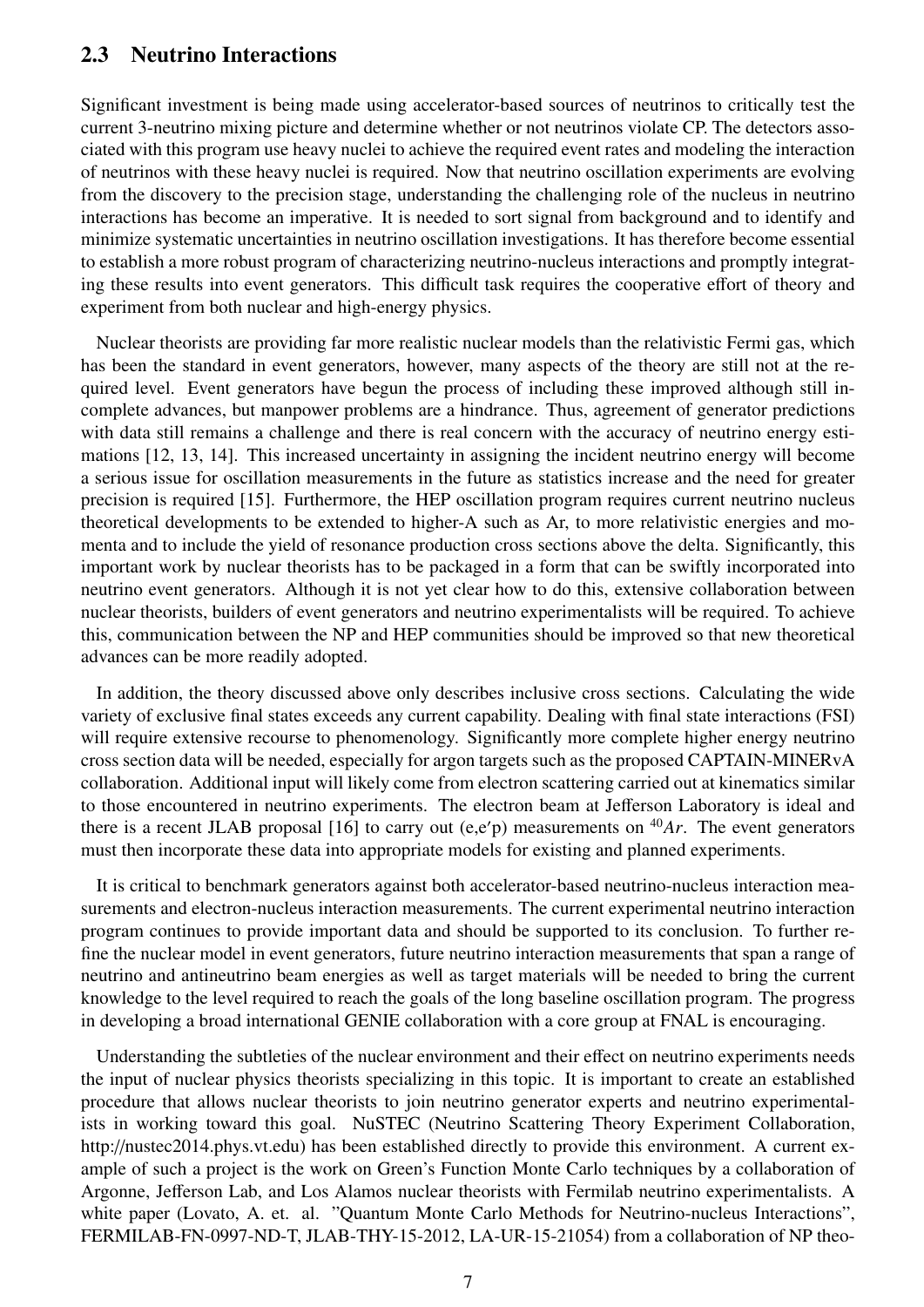rists and HEP neutrino experimentalists has been submitted to DOE-HEP and DOE-NP and is now being expanded to a full joint HEP-NP proposal to be submitted to the DOE.

A summary of this Neutrino Interactions working group's discussions in the form of a prioritized list follows:

- 1. The Neutrino-Nucleus Interaction is the least understood component of a detectors response to neutrinos.
- 2. Improvements of nuclear models by nuclear theorists are essential. This can most efficiently be accomplished with additional financial support of NP theorists working in this area to provide a more robust model to meet the requirements of the oscillation program. Rapidly incorporating these improvements in event generators is equally important and requires a collaborative effort of the HEP and NP communities.
- 3. The current experimental neutrino interaction program (MINERvA, NOvA-ND, MicroBooNE, T2K Near Detector) continues to provide important data and should be supported to its conclusion. This includes efforts to improve the precision with which the neutrino flux is known.
- 4. The critical role of neutrino nucleus event generators needs to be emphasized and more community resources devoted to keeping them widely available, accurate, transparent, and current.
- 5. Future neutrino interaction measurements such as the Fermilab short-baseline program (SBN) and the CAPTAIN-MINERvA experiment are needed to extend the current program of GeV-scale neutrino interactions. The feasibility of a high-statistics deuterium experiment should be considered. Current and future long-and-short-baseline neutrino oscillation programs should evaluate and articulate what additional neutrino nucleus interaction data is required to meet their ambitious goals and support experiments that provide this data.
- 6. Measurements and theoretical work are also needed to characterize neutrino interactions in the low energy regime (≤100 MeV). This regime is especially relevant for core-collapse supernova neutrinos, and understanding is essential for development of future underground detectors. This is also an area of collaboration where NP would bring in critical expertise.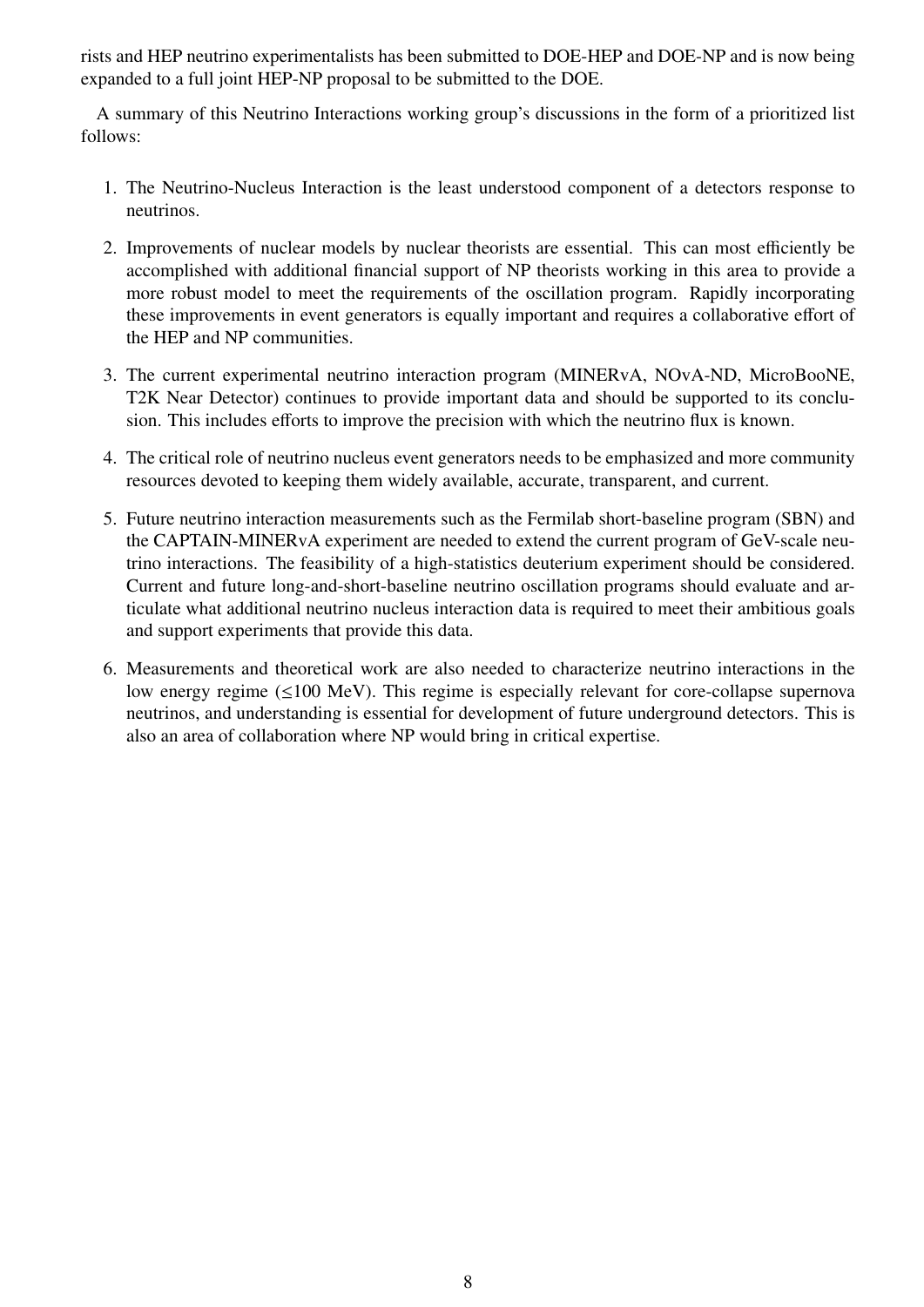## <span id="page-11-0"></span>2.4 Neutrino Properties

Neutrinos are the most enigmatic particles in the Standard Model. Identifying their properties may go beyond merely filling out the few missing entries in the Particle Data Book. The absolute value of the neutrino mass has cosmological implications. The magnetic moment of the neutrino is a sensitive probe of TeV-scale physics beyond the Standard Model. And identifying the quantum field nature of the neutrino, i.e. whether it is a Dirac or Majorana fermion, may determine if Lepton Number is a fundamental symmetry of Nature, and shed light on the long-standing puzzle of the abundance of matter in the visible Universe.

#### <span id="page-11-1"></span>2.4.1 Absolute neutrino mass

Absolute values of the neutrino masses are among the last unknown parameters of the new  $(v)$  Standard Model. The combined results of absolute neutrino mass searches, neutrinoless double beta decay searches, and cosmology provide an extraordinary constraint on the neutrino mass spectrum and models of the neutrino mass [\[17\]](#page-27-16). Several experiments have been discussed at the workshop: KATRIN, Project-8 and electron capture in <sup>163</sup>Ho. In the US, direct measurements of the neutrino mass are generally supported by DOE-NP and NSF.

KATRIN represents the state of the art of the presently available technology. It will reach its ultimate sensitivity (0.2 eV at 90% C.L., 0.35 eV for a  $5\sigma$  discovery) by the beginning of the next decade. This sensitivity is comparable to precision available from cosmological and neutrinoless double-beta decay constraints expected on a similar timescale, which may provide even deeper understanding of neutrinos. KATRIN is currently in commissioning, and is expected to start operations with the tritium source in 2016.

Techniques that may ultimately exceed KATRIN precision are in development. Project-8 is a novel idea of measuring the momentum spectrum near the tritium end-point using microwave cyclotron radi-ation spectroscopy [\[18\]](#page-27-17). The proof-of-principle demonstration with a <sup>83m</sup>Kr source has recently been reported [\[19\]](#page-27-18) in a small-volume trap. First operations with a tritium source are planned and sensitivity similar to KATRIN is possible by the end of the decade. Ultimately, a large  $O(5 \text{ m}^3)$  volume experiment with an atomic tritium source may start approaching the sensitivity to the neutrino mass below the inverted hierarchy region. On the timescale of next decade, such measurement would be complementary to direct measurements of the hierarchy at ELBNF and cosmological constraints on the neutrino mass of similar sensitivity.

Experiments looking to measure the end-point of the electron capture spectrum, e.g. in  $^{163}$ Ho using bolometric micro-calorimeters are in development (ECHO and HOLMES in Europe, NuMECS in the US). These experiments employ large arrays of low-mass bolometers with a <sup>163</sup>Ho source embedded in the absorber. Novel readout techniques are being explored to enable multiplexed readout of the a large number of channels; these efforts can benefit from synergy with the large-scale CMB arrays (supported by DOE-HEP through the CMB-S4 experiments). Large-scale production of <sup>163</sup>Ho sources at reactor facilities needs further development and would benefit from the domestic isotope production program, e.g. within the scope of DOE-NP Isotope Program (Isotope Development & Production for Research and Applications or IDPRA). Micro-calorimeter experiments aim to scale to 10k–100k channels in about a decade, promising to reach sensitivity to the neutrino mass below 0.1 eV.

#### <span id="page-11-2"></span>2.4.2 Coherent elastic neutrino-nucleus scattering (CEvNS) and neutrino magnetic moment

Coherent Elastic Neutrino-Nucleus Scattering (CEvNS) is a yet-unobserved process that is cleanly predicted by the Standard Model. The US community is leading the effort towards the first observation of this process, which may be possible with relatively modest investments in the next few years. Coherent scattering experiments are also sensitive to an anomalous magnetic moment of the neutrino. Detection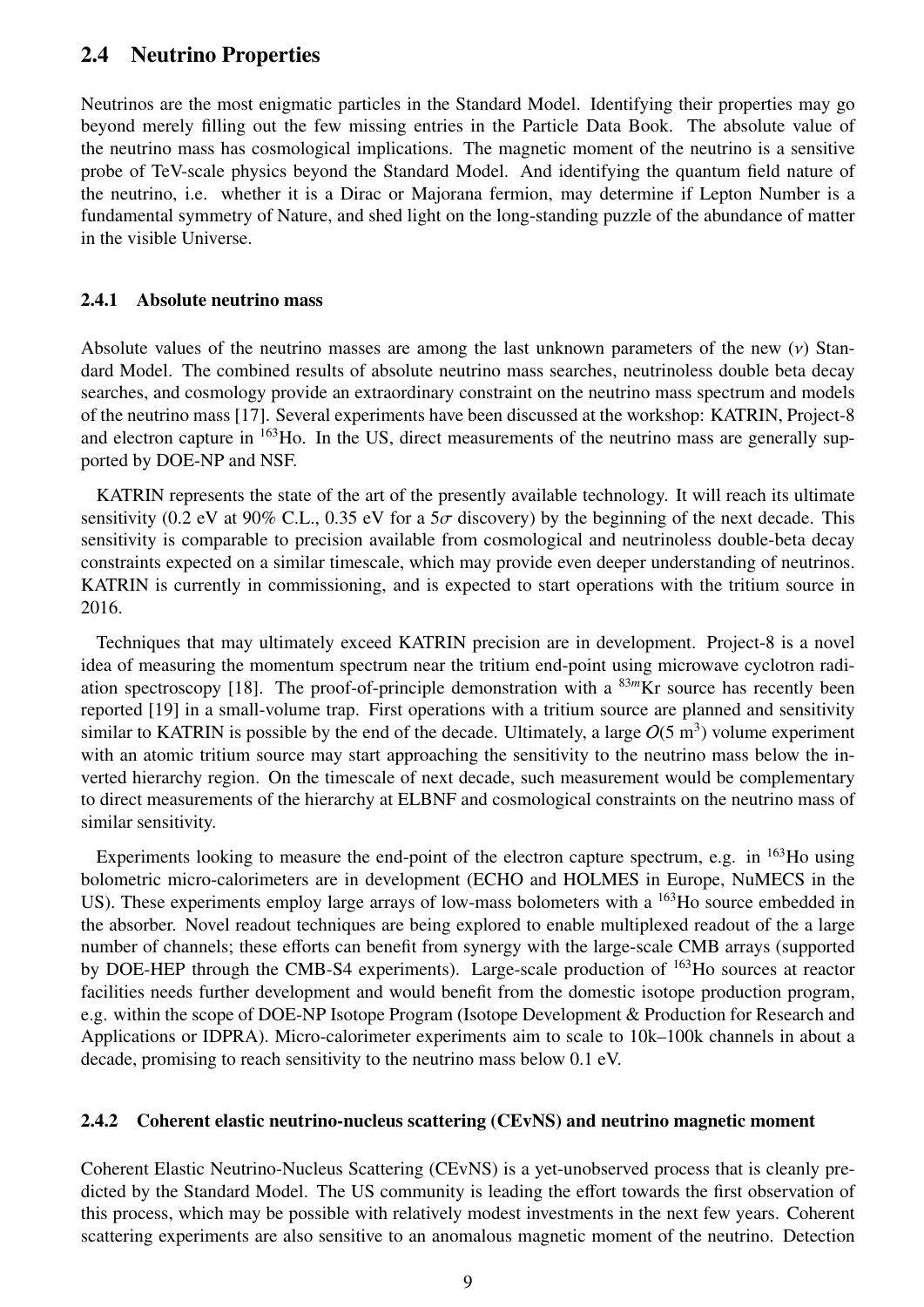requires low energy thresholds and high-intensity neutrino sources, thus there is complementarity with several other programs (neutrino scattering, dark matter detection). Once observed, CEvNS could help constrain models with non-standard neutrino interactions, have sensitivity to nuclear weak charge, and would offer complementary constraints on the sterile neutrino sector.

A variety of source/detector configurations are being considered in the search for CEvNS. Measurements with low-energy sources would rely on the low-threshold detectors developed for dark matter searches at reactors (e.g. RICOCHET) or with high-intensity radioactive sources (e.g. <sup>51</sup>Cr deployed in LZ). Measurements at higher energies at accelerators (e.g. COHERENT at SNS and CENNS at Fermilab) would use more conventional technologies. Searches for CEvNS match well to the parameters of the program discussed at this workshop: they can result in the first observation and sensitive limits on the neutrino magnetic moment within 5–10 year timeframe, and with modest investments (<\$10M).

The RICOCHET experiment leverages significant R&D and engineering on low energy threshold detectors for SuperCDMS. It would deploy a tower of six SuperCDMS detectors near a research reactor. With energy thresholds as low as 100 eV<sub>nr</sub> already achieved at SuperCDMS, several thousand events per month could be observed, depending on the reactor and distance to the core. A critical issue is understanding the in-situ backgrounds and could benefit from synergy with short-baseline searches for sterile neutrinos at reactors. Proponents expect first deployment in the next few years and results on a 5–10 year timescale. RICOCHET Phase-II [\[20\]](#page-27-19) would operate underground with an intense electron capture source (e.g.  ${}^{51}Cr$ ), which requires development of even lower threshold detectors and large active mass.

Another possibility for deployment of an intense electron capture source such as  ${}^{51}Cr$  is the veto region of the LZ dark matter detector [\[21\]](#page-28-0). With a 5 MCi source 1–2m from the active volume and the low LZ energy threshold, detection of CEvNS is possible with high significance. The experiment could also place limits on the neutrino magnetic moment in the range of  $(3-4)\times 10^{-12}\mu_B$ , better than any terrestrial limit to date and comparable in sensitivity to astrophysical constraints. This effort is complementary with the sterile neutrino program and could benefit from an enhanced US isotope production and isotope enrichment program.

Experiments with intense accelerator-based sources, such as the COHERENT [\[22\]](#page-28-1) experiment with a DAR source at SNS and CENNS [\[23\]](#page-28-2) at the BNB facility at Fermilab offers perhaps the most expeditious way of detecting CEvNS. COHERENT would deploy multiple neutrino detectors in the vicinity of an intense neutrino source from the SNS. Ge detectors (a test module from the Majorana Demonstrator neutrinoless double-beta decay experiment), CsI crystals, as well as a 100 kg LXe 2-phase TPC are being considered. The collaboration has identified several possible deployment sites at SNS and has measured in-situ backgrounds. The Phase-I program is ongoing, with the first neutrino scattering results expected this year, and a possibility to discover CEvNS within three years. The collaboration is receiving generous support from ORNL and commitment from other national labs, as well as in-kind contributions from international partners.

#### <span id="page-12-0"></span>2.4.3 Majorana/Dirac nature of neutrinos (Neutrinoless Double-Beta Decay)

Searches for Neutrinoless Double-Beta Decay  $(0\nu\beta\beta)$  aim to discover whether Lepton Number is a fundamental symmetry of nature or is violated, and to determine the Dirac or Majorana nature of neutrinos. The current generation of experiments will search for  $0\nu\beta\beta$  with a sensitivity to the effective Majorana mass of order 100 meV [\[24\]](#page-28-3). The next generation of experiments will aim for an order of magnitude improvement in sensitivity to the effective Majorana mass. With "tonne-scale" isotopic mass and ultra-low background next-generation experiments can discover  $0\nu\beta\beta$  if it proceeds via light Majorana neutrino exchange and if the lightest neutrino mass is above ∼ 50 meV, or if the spectrum of neutrino masses is "inverted" [\[17\]](#page-27-16). Even if neither of these two conditions is respected in Nature, a discovery is possible if other mechanisms contribute to the decay. While the potential for discovery of the Lepton Number Violation in  $0\nu\beta\beta$  is independent of the neutrino mass hierarchy, sensitivity to the smallest possible masses consistent with the inverted hierarchy is a milestone goal: with cosmological and terrestrial constraints on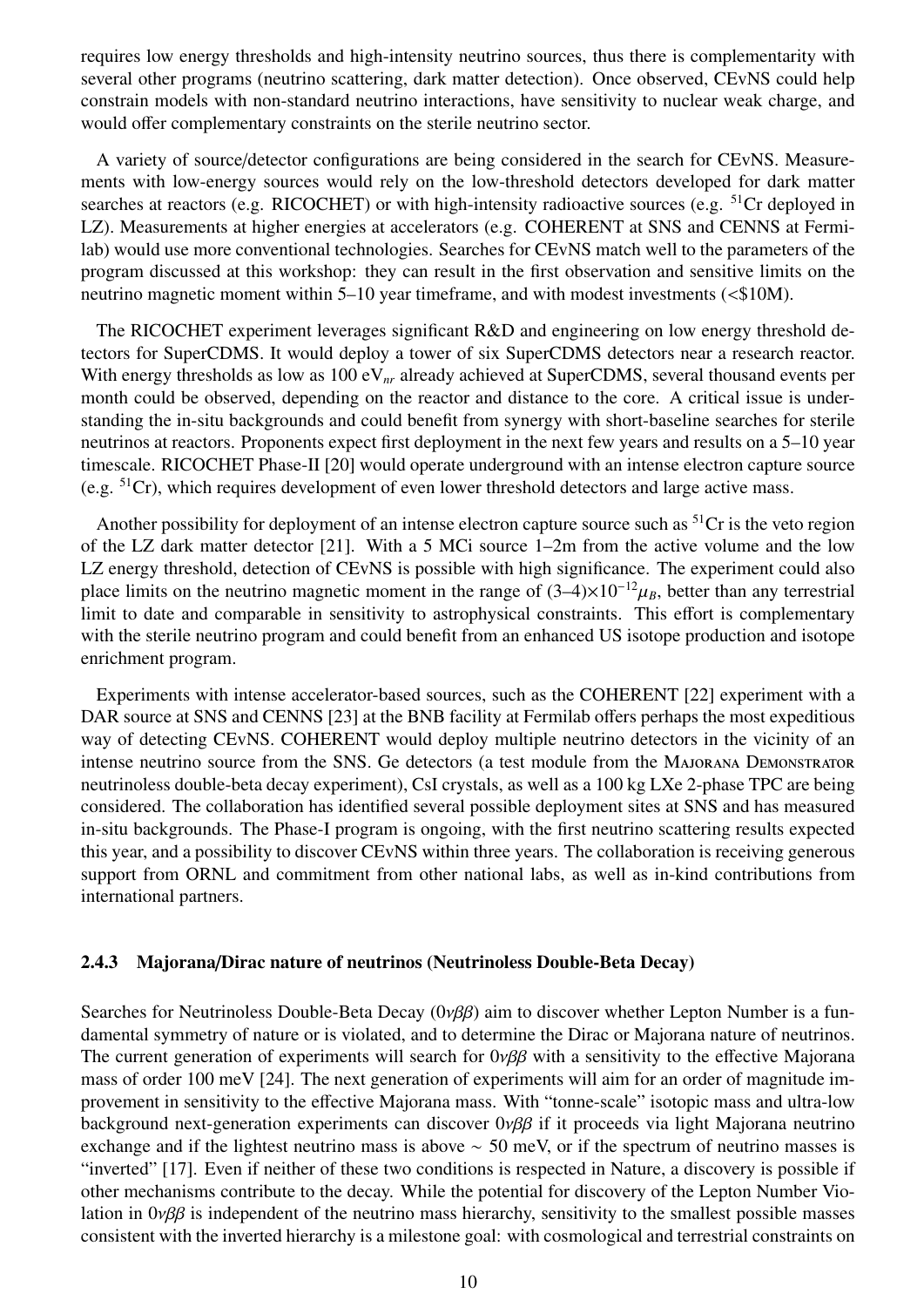the neutrino masses and the mass hierarchy expected next decade, the next-generation  $0\nu\beta\beta$  experiments can be definitive.

Planning for the next-generation tonne-scale 0νββ experiment now is timely, and would help maintain US leadership in the race for a Nobel-caliber discovery. The US community is gearing towards selecting the leading candidates for one or more next-generation experiments, under the stewardship of DOE-NP. A targeted program of R&D activities towards mature concepts of next-generation experiments is one of the priorities identified by the recently convened NSAC-NLDBD committee.

Experimental efforts with a significant US participation were presented at this workshop: CUORE and CUPID, Majorana Demonstrator and 1 tonne Ge effort, EXO-200 and nEXO, NEXT, KamLAND-Zen and NuDot, SNO+ and Theia, SuperNEMO. The talks focused on the current status and on the R&D needed for the next-generation, tonne-scale experiments.

The R&D effort towards definition of the next-generation  $0\nu\beta\beta$  experiment is proceeding at a vigorous pace. There is possible synergy with the R&D activities in other areas of neutrino science as well as broader detector technology efforts within DOE-NP and DOE-HEP. For instance, there is a general need for reliable designs of high-voltage distribution systems in noble-gas liquid and gas TPCs, which could benefit from cooperation between 0νββ, dark matter and ELBNF experiments. Development of large liquid scintillator and WbLS detectors, and in particular techniques for isotope loading, improvements in light yield and transparency are common to KamLAND-Zen, SNO+, Theia, NuDot and others. Lowbackground techniques, including low-mass, low-noise custom electronics which could be deployed near sensitive detector volumes could benefit both  $0\nu\beta\beta$  and dark matter efforts. Those efforts also benefit from ongoing cooperation in improving radio-assay capabilities and sensitivities. Novel sensor technology development cuts across disciplines, from neutrino science to large-scale CMB experiments, to  $0\nu\beta\beta$ and dark matter experiments. Finally, availability of a large quantity of isotopically enrichment material will be critical for most future 0νββ experiments. Further development of domestic isotopic enrichment capabilities, building on the existing DOE-NP Isotope Program (IDPRA), would be beneficial to the broad US-based neutrino physics program.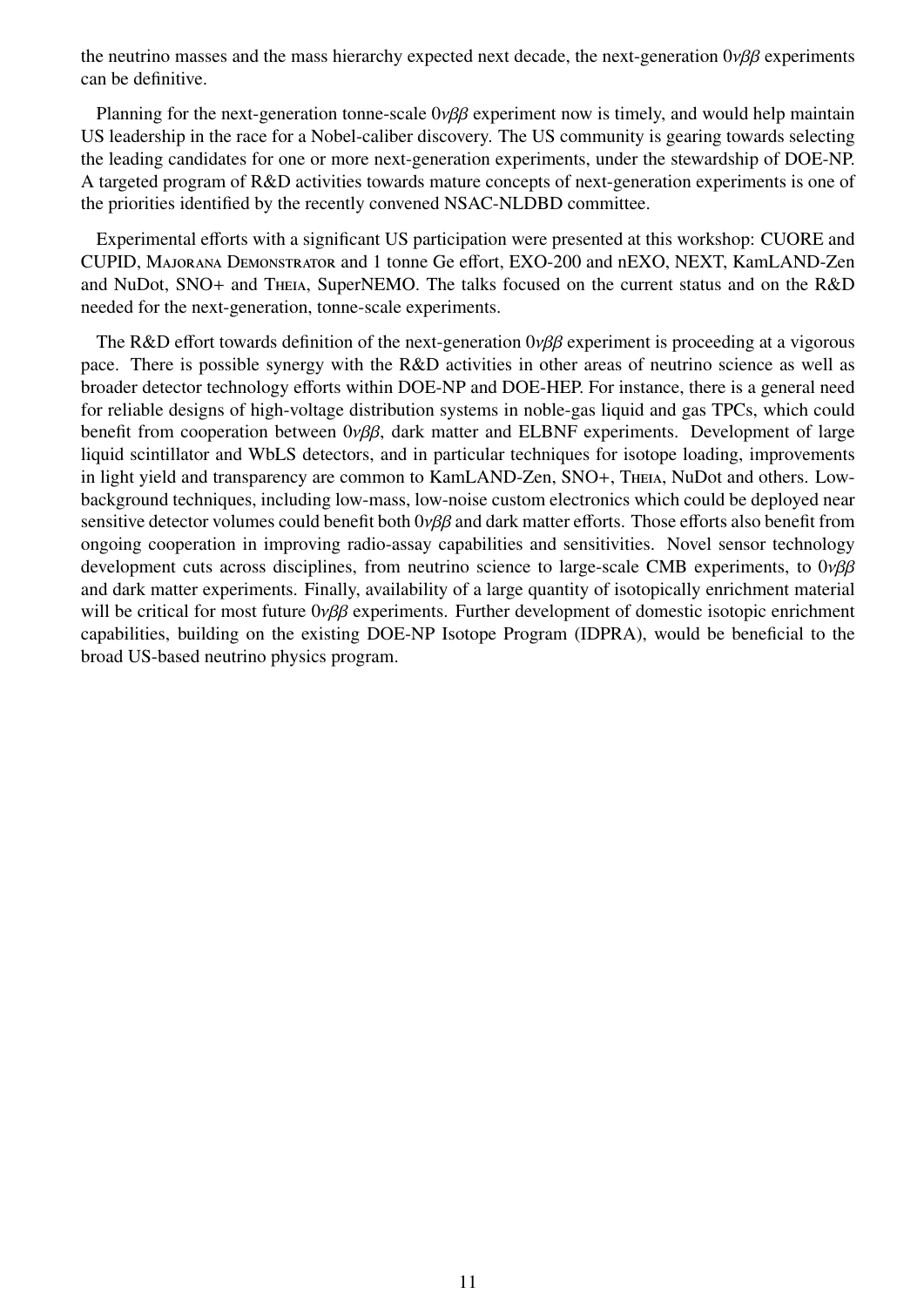## <span id="page-14-0"></span>2.5 Astrophysical Neutrinos

#### <span id="page-14-1"></span>2.5.1 Low Energy Astrophysical Neutrinos

Low energy astrophysical neutrinos (typically below about 100 MeV) result from stars either: a) going about their usual business of nuclear fusion and emitting a steady stream of solar neutrinos, or b) living fast, dying young, and leaving a good-looking corpse, in the process producing a spectacular burst of supernova neutrinos. These astrophysical neutrinos are important physics messengers, carrying information on extreme environments and complex processes that would be otherwise entirely inaccessible, namely what is going on in the center of stars as they live and die. They have a storied history in particle physics: the first observations of solar neutrinos (in the 1960's) and supernova neutrinos (in the 1980's) resulted in a shared 2002 Nobel Prize in physics. Famously, the long-standing "Solar Neutrino Problem" turned out to be the first indication of physics beyond the standard model, a glimpse at the effect of neutrino oscillations.

What remains to be done on the intermediate time (and money) scale? For solar neutrinos the main job for the next few years will be to measure neutrinos produced by the CNO cycle and to explore the MSW resonance in the sun. For supernova neutrinos from an explosion in our galaxy, the most important thing is to be ready to collect as much of this precious data as possible when it arrives, preferably with complementary technologies to study the various neutrino flavors and features of the event, particularly the initial neutronization burst and the final collapse to a black hole. While waiting for the next galactic burst to arrive the diffuse flux of supernova neutrinos from ancient supernova explosions can also be collected, provided a detector is big enough and sensitive enough.

In the coming five years it is expected that an upgraded Super-Kamiokande enhanced with gadolinium, Borexino, and SNO+ will be the major solar neutrino experiments in operation; over the same period Super-Kamiokande with gadolinium, SNO+, and WATCHMAN will be the main "new" projects with significant supernova neutrino sensitivity. At the same time, CAPTAIN will be providing insight into the supernova neutrino capabilities of liquid argon detectors like ELBNF, while R&D on water-based liquid scintillator should prove a good investment for longer-term projects like Theia, which would be capable of studying both solar and supernova neutrinos.

#### <span id="page-14-2"></span>2.5.2 High Energy Astrophysical Neutrinos

High energy astrophysical neutrinos ( $\sim$ 100 MeV–10<sup>20</sup> eV) can be separated into two categories:

- 1. The "atmospheric neutrinos", which are neutrinos produced terrestrially in the earth's atmosphere as a result of high energy cosmic rays interacting with the atmosphere, and have been detected with energies of ∼100 MeV to over 100 TeV.
- 2. The "high energy astrophysical neutrinos", which are neutrinos produced and originating from extra terrestrial sources, for example from high energy astrophysical processes in distant astrophysical objects, high energy cosmic ray interactions in the universe or neutrino production by exotic matter and particle physics processes such as dark matter annihilation. The neutrino energies of these processes are observable above backgrounds at energies of ∼10 TeV and above, and have recently been observed for the first time at energies up to 2 PeV. This newly discovered neutrino source holds promise for determining the origin of the highest energy cosmic rays that has remained a mystery for over 100 years and to open a new energy window for observing astrophysical objects and the physical processes responsible for producing the highest energy particles in the universe.

During this workshop the working group identified three areas appropriate for possible funding by a program aimed at the "intermediate" time and money scale. These include: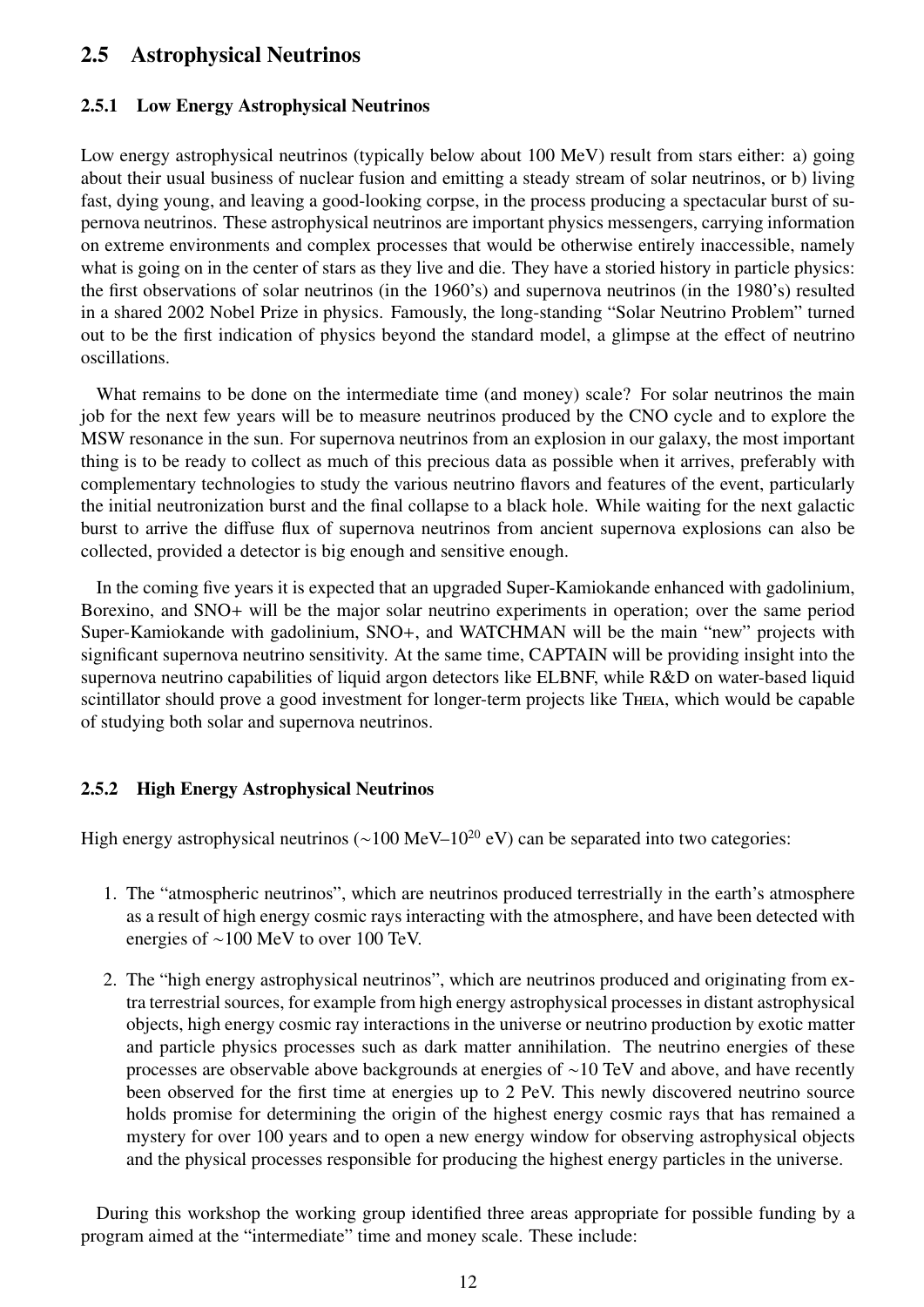- 1. Funding for a cosmogenic (GZK) neutrino detector using radio detection techniques. These projects include the ARA and ARRIANA programs both located in Antarctica.
- 2. Funding for R&D on photodetector, instrumentation and deployment systems development for large channel count and physically large volume detectors. Possible projects include IceCube-Gen2 at South Pole and for related technologies in other science categories such as PINGU, CHIPS, Theia and others.
- 3. Funding for theoretical work on neutrino production at high energies in atmospheric neutrinos, and in particular the uncertain flux of the so called "prompt" neutrinos from charm production processes in cosmic ray interactions with the atmosphere.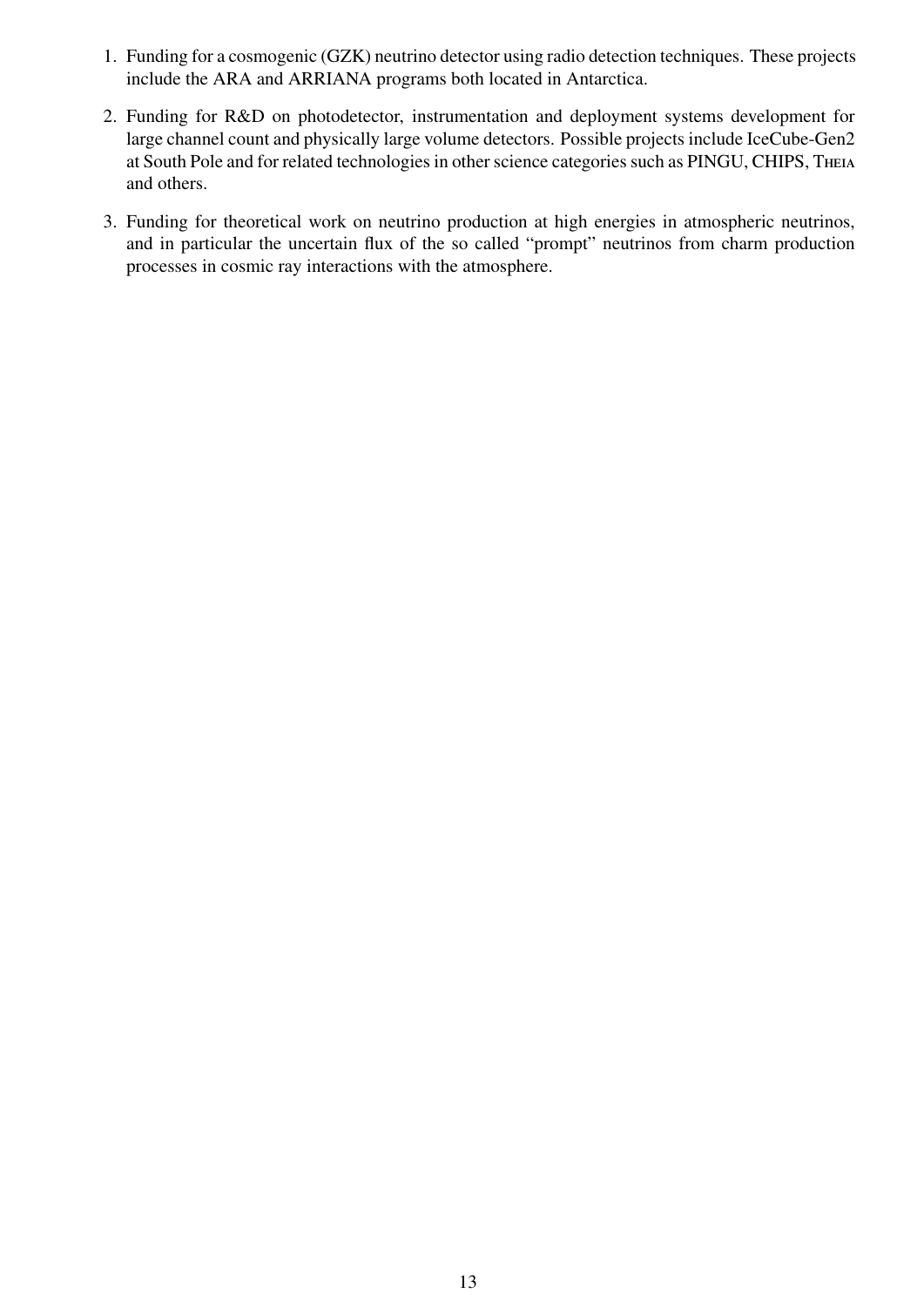## <span id="page-16-0"></span>3 Technology Working Groups

In this section we provide the summary reports of the technology-related working groups which convened in afternoon parallel sessions on Febrary 5, 2015. These working groups covered methods, including theory and R&D, for addressing the physics goals discussed in the physics working groups.

- Short-Baseline Accelerator Neutrinos
- Reactor Neutrinos
- Source, Cyclotron and Meson Decay at Rest Neutrinos
- Neutrino Detector R&D
- Neutrino Theory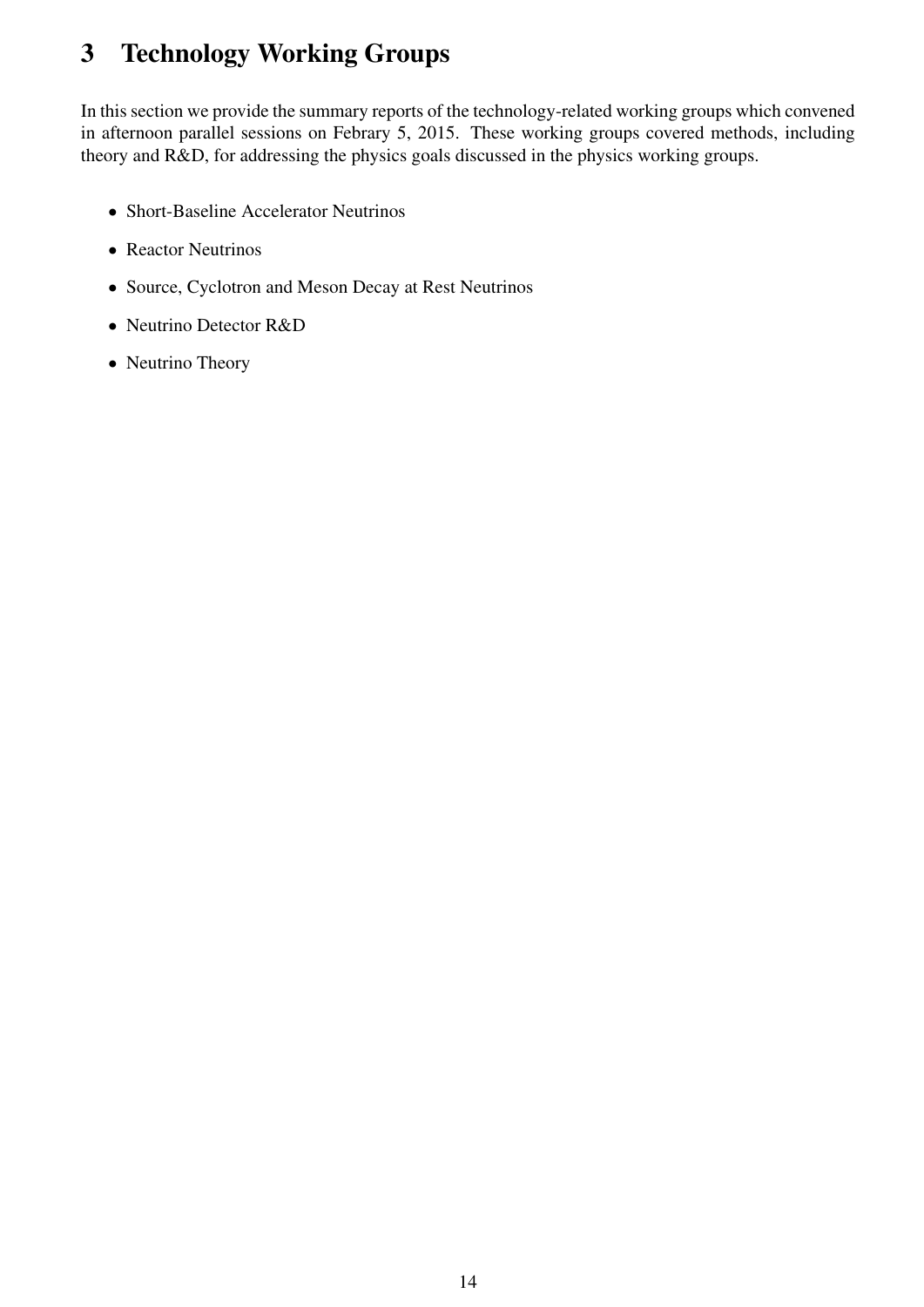## <span id="page-17-0"></span>3.1 Short-Baseline Accelerator Neutrinos

Accelerator decay-in-flight (DIF) neutrino beams provide an excellent opportunity for near-term, costeffective neutrino experiments pursuing a variety of exciting physics and detector development goals. The US is home to two existing neutrino beams, both located at Fermilab. The Booster neutrino beam (BNB) has the significant advantage of being at shallow depth and parallel to the ground, enabling the deployment of multiple detectors at different baselines for relatively modest construction costs. Improvements to the performance of the BNB are currently under consideration and would significantly strengthen all experiments that utilize this beam. Preliminary studies indicate that a significant flux increase is feasible by fitting a second horn in the existing beam facility, although a detailed schedule and cost estimate needs to be prepared as recently requested by the Fermilab Physics Advisory Committee (PAC). New experiments on the Main Injector neutrino beam (NuMI) are also possible, but are limited by existing space in the underground near detector cavern.

A major element of the intermediate neutrino program will be the Short-Baseline Neutrino (SBN) program of three liquid argon detectors along the BNB [\[25\]](#page-28-4). The SBN program can resolve a class of experimental anomalies in neutrino physics and perform the most sensitive searches to date for sterile neutrinos at the eV mass-scale through appearance and disappearance oscillation channels in an accelerator DIF neutrino beam. Additional physics includes the study of neutrino-argon cross sections with millions of interactions using the neutrino fluxes of the BNB (on-axis) and NuMI (off-axis) beams. This program brings together an international team of scientists and engineers to advance LArTPC technology for neutrino physics while utilizing its capabilities to explore one of the exciting open questions in neutrino physics today. The SBN program was awarded Stage-1 approval at Fermilab in February 2015. Preparation of the three detectors is proceeding rapidly in order to match a tight time schedule that anticipates first data in 2018. MicroBooNE is now installed on the BNB and ready for commissioning, ICARUS is being refurbished at CERN in preparation for operations at shallow depth, and detailed designs are being developed for the near detector, LAr1-ND.

The Accelerator Neutrino Neutron Interaction Experiment (ANNIE) [\[26\]](#page-28-5) is another proposal to utilize the on-axis flux of the Booster neutrino beam. ANNIE is a gadolinium doped water detector instrumented with advanced photodetectors that will measure neutron production in GeV-scale neutrino interactions, something presently not well understood and that represents a limiting factor in proton decay and supernova neutrino measurements in large water detectors. ANNIE also presents an opportunity to demonstrate new Large Area Picosecond Photodetector (LAPPD) technology [\[27\]](#page-28-6), now being commercialized through the DOE STTR program, in the context of a neutrino detector. ANNIE was awarded Stage-1 approval following the January meeting of the Fermilab PAC.

The CAPTAIN detector [\[9\]](#page-27-8), a 5 ton LArTPC being built at Los Alamos National Laboratory, anticipates running in both the BNB and NuMI neutrino beams. By positioning the detector far off-axis at the BNB, CAPTAIN can study low energy neutrino interactions (10s of MeV) to better understand neutrino interactions in the energy range of supernova neutrinos that may be observed in future large LAr detectors. The CAPTAIN-MINERvA experiment involves positioning the CAPTAIN detector in front of the existing MINERvA detector in the NuMI near detector hall to make precision measurements of neutrino-argon cross sections in the multi-GeV energy range.

The NuPRISM detector [\[11\]](#page-27-10) represents a novel approach to substantially reducing the impact of neutrino cross section model uncertainties in long-baseline oscillation experiments, and has been proposed as part of the near detector complex at J-PARC in Japan. By sampling the neutrino beam at angles from 1–4 degrees off-axis, representing different ranges of neutrino energy, NuPRISM can map out the relationship between neutrino energy and the observed lepton kinematics. NuPRISM, in combination with the existing T2K near detector, also has sensitivity to sterile neutrino oscillations by sampling the beam at the same *<sup>L</sup>* but different *<sup>E</sup>*ν ranges. Finally, NuPRISM can construct mono-energetic beams to make unique neutrino cross section measurements, such as the first ever neutral current cross sections as a function of neutrino energy, and the separation of traditional CCQE events from interactions involving several nucleons.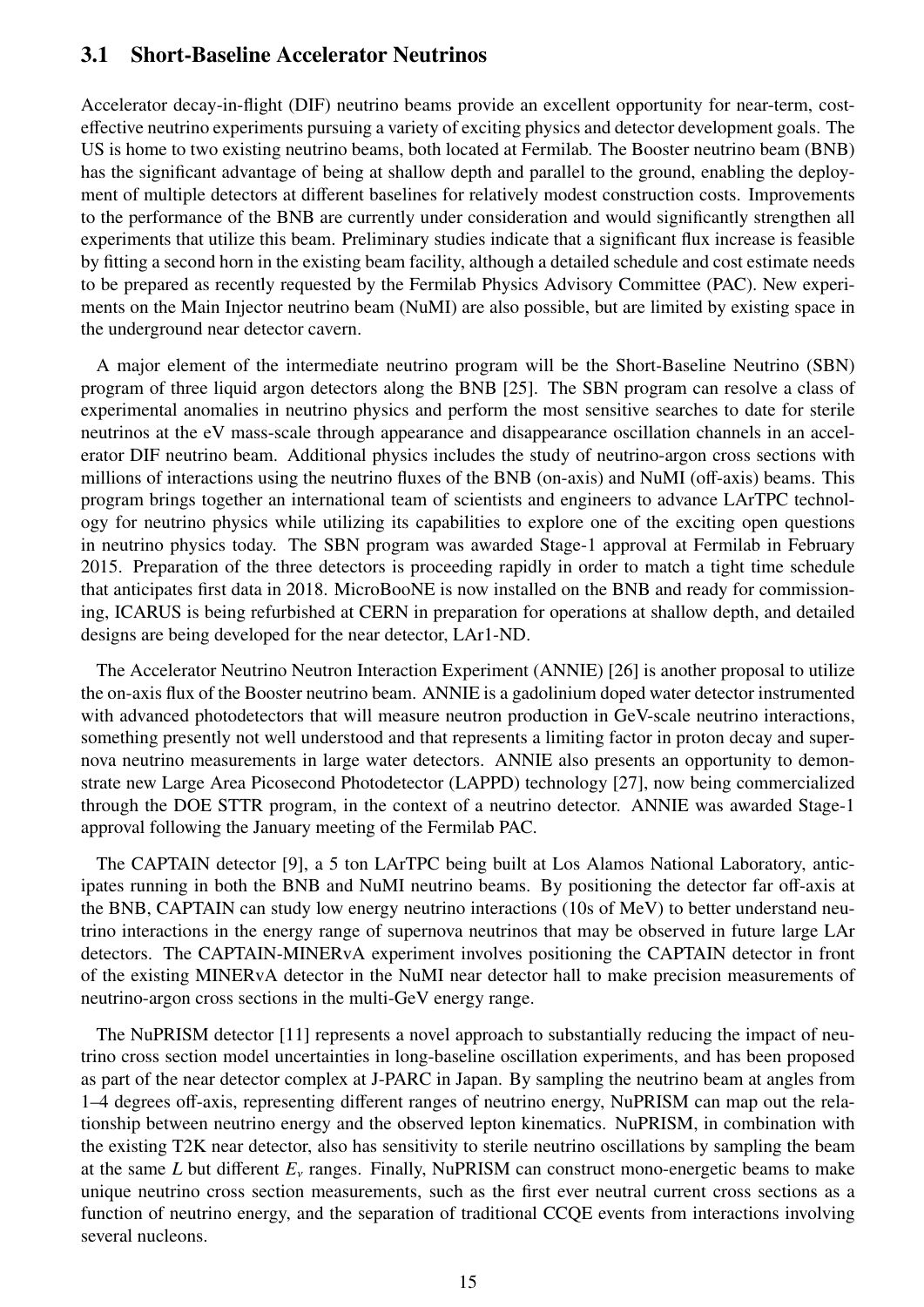Accelerator neutrino beam facilities and precision neutrino detectors present another exciting opportunity for the interim physics program. By running in a 'beam-dump' mode (steering the proton beam off the target and into the beamline absorber), searches can be performed for dark sector particle production with reduced neutrino backgrounds. The MiniBooNE experiment has recently collected data in this mode and is currently analyzing the results [\[28,](#page-28-7) [29\]](#page-28-8). The LAr detectors of the SBN program present an opportunity to perform similar searches in the future with enhanced sensitivity.

The need to understand the physics being pursued with these short-baseline accelerator beam experiments (anomalies, sterile neutrinos, neutron production, neutrino-nucleus cross sections) and the importance of developing detector technologies for the future neutrino program motivate an aggressive time scale for each of these experiments, making them ideal for an interim neutrino program on the road to the next-generation US long-baseline experiment.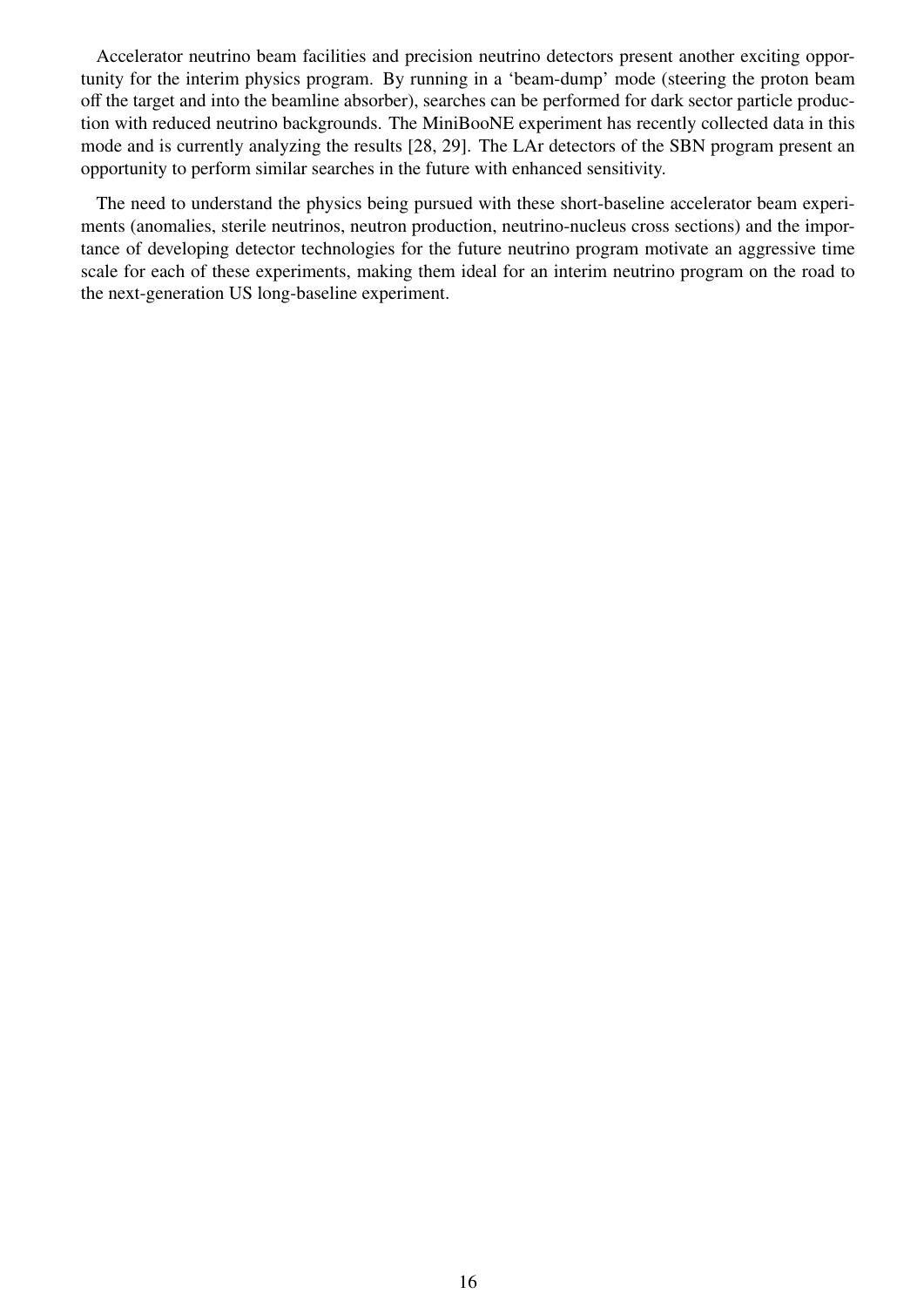## <span id="page-19-0"></span>3.2 Reactor Neutrinos

Reactor neutrinos have played a central role in the history and our understanding of neutrinos. From the first experimental observation of the neutrino by Reines and Cowan at the Savannah reactor in the 1950's [\[30\]](#page-28-9) to the demonstration of neutrino oscillations with KamLAND [\[31\]](#page-28-10) and the recent precision measurement of the neutrino mixing angle  $\theta_{13}$  [\[32,](#page-28-11) [33\]](#page-28-12), reactor neutrinos have provided us with a unique tool for discovery for over five decades. Reactor experiments have advanced our understanding of the 3-neutrino framework and enabled the most precise measurement of neutrino mixing.

Emission of electron antineutrinos from reactors provides a flavor-pure source of antineutrinos with energies up to ∼8 MeV. Reactor neutrinos are studied at distances as close as several meters from the reactor core and up to hundreds of kilometers. The abundant flux of antineutrinos from a nuclear reactor allows experiments to probe for new physics such as sterile neutrinos and neutrino magnetic moments, observe coherent neutrino scattering, and determine the neutrino mass hierarchy. The detection and study of reactor antineutrinos allows the monitoring and study of the power and fuel composition of reactors and finds application in non-proliferation and safeguards.

#### <span id="page-19-1"></span>3.2.1 Physics Reach and Discovery Potential

Over the next decade neutrino experiments will make precision tests of 3-neutrino oscillations, aim to understand anomalous signatures in the current suite of neutrino data, determine the mass hierarchy and search for new CP violation. Reactor experiments will play a unique role in this program and provide discovery potential of new physics at modest costs. The observation of sterile neutrinos or other new physics would be a paradigm shift and set the course of particle physics for years to come. The resolution of the neutrino mass hierarchy is fundamental to understanding the neutrino mass spectrum and will provide important input to the search for neutrinoless double decay. Precision measurements of neutrino mixing parameters and knowledge of the mass hierarchy will help maximize the physics reach of longbaseline experiments and are fundamental to any extensions to the Standard Model.

Measurements of the reactor neutrino flux and spectrum compared to recent models of reactor antineutrino production have revealed discrepancies in both the total measured reactor antineutrino flux as well as the energy spectrum of neutrinos. The observed flux is found to be ∼5–6% low [\[34,](#page-28-13) [35\]](#page-28-14) while the recent  $\theta_{13}$  experiments have revealed a distortion in the 4–6 MeV region of the spectrum. The observed discrepancies may point to new physics such as eV-scale sterile neutrinos. The observed spectral features already indicate that nuclear models in the predictions of the antineutrino flux from reactors are incomplete. The latter is also supported by recent measurements of the antineutrino spectrum from selected nuclei [\[36,](#page-28-15) [37,](#page-28-16) [38\]](#page-28-17). A well-controlled measurement of the antineutrino flux and spectrum at short-baselines can directly address these questions simultaneously with a unique measurement of the <sup>235</sup>U antineutrino spectrum at a compact research reactor. A search for antineutrino oscillations over meter-long baselines probes the hypothesis of sterile neutrinos in the appropriate mass region and has discovery potential to new physics. A measurement of the flux and spectrum can inform our understanding of antineutrino emission from reactors. Over distances of some fifty kilometers the observed oscillated energy spectrum provides a unique method for the determination of the mass hierarchy along with precision measurements of neutrino mixing parameters.

#### <span id="page-19-2"></span>3.2.2 Reactors and Experimental Facilities

The US has several reactor facilities that are well-suited for short-baseline experiments at distances of  $O(10 \text{ m})$ . The NIST, HFIR, and ATR reactors in the US operate at 20–250 MW with highly enriched <sup>235</sup>U, provide easy access and technical support for a world-leading short-baseline reactor neutrino experiment. Other compact, high-power sources for antineutrinos such as a naval reactor are being explored. Through international collaboration the US neutrino physics community also has an exciting opportunity to participate in a medium baseline experiment overseas near the Taishang and Yangjiang reactors in China.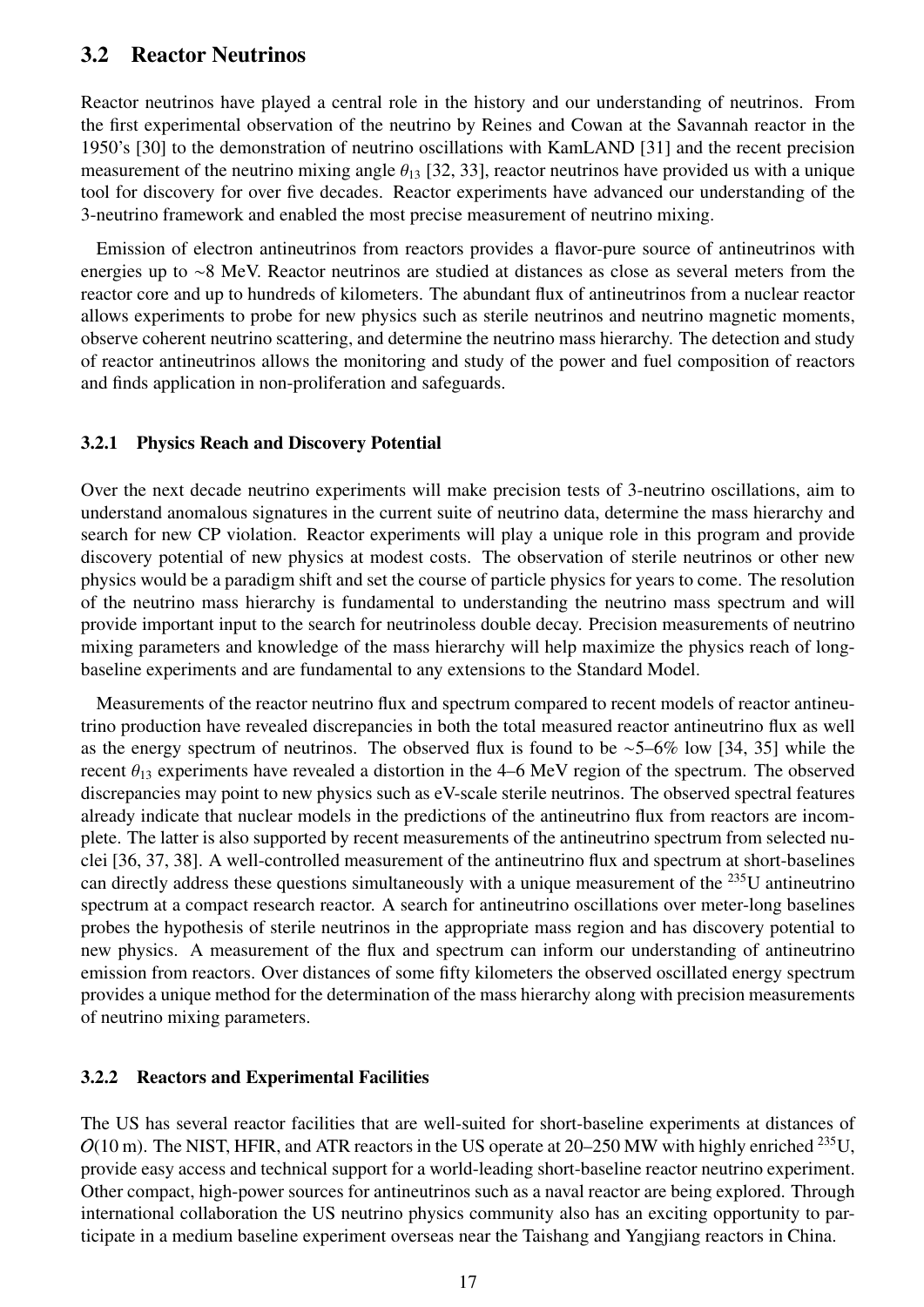#### <span id="page-20-0"></span>3.2.3 Small-Scale & Short-Baseline: Sterile Neutrinos and Reactor Spectrum

*A domestic short-baseline experiment designed to resolve the reactor neutrino anomaly through oscillation and spectral measurements has the potential to discover new physics in the next 3–5 years at modest costs of \$3–4M.* Proposed short-baseline reactor disappearance experiments such as NuLAT [\[39\]](#page-28-18) and PROSPECT [\[40\]](#page-28-19) are complementary to the FNAL short-baseline program focusing on appearance measurements, and will answer both the question of short-baseline oscillation and our understanding of the reactor antineutrino spectrum. The proposed projects have deployed test detectors at NIST and HFIR, are ready to proceed with full design and construction, and provide an opportunity for worldleading, high-impact science at modest costs. In a technically limited schedule, data taking can begin in 2016 with first physics results in 2017. Given US experience and available reactor facilities, the US is in an excellent position to host and lead a short-baseline reactor experiment. The experiments offer opportunities for international collaboration with Canada, China, and Europe. Several other efforts reactor experiments worldwide are at various stages of development. This includes SOLID, STEREO, DANSS, and Neutrino-4. Experiments proposed in the US aim to optimize physics sensitivity to both the reactor spectrum and neutrino oscillations, proceed in a phased approach, and provide comprehensive systematic control through novel scintillator and detector technologies, movable detectors, and extensive background control. Detectors proposed in the US offer the highest energy resolution of ∼4.5% which provides unmatched capability in the measurement of the reactor spectrum. This comprehensive and phased approach will maximize the discovery potential, limit technical risk, and provide flexibility to respond to future discoveries. Timely execution is critical to guarantee the highest impact and facilitate European participation in a US experiment.

#### <span id="page-20-1"></span>3.2.4 Mid-Scale & Medium-Baseline: Mass Hierarchy and Oscillation Parameters

*Medium-baseline experiments aim to determine the neutrino mass hierarchy without matter e*ff*ect and precisely measure*  $\theta_{12}$ ,  $\Delta m_{21}^2$ , and  $\Delta m_{32}^2$ , over the next 7–10 years [\[41\]](#page-28-20). A US contribution can make a<br>critical impact to one of these overseas experiments. The HINO experiment in China and RENO-50 in *critical impact to one of these overseas experiments.* The JUNO experiment in China and RENO-50 in Korea are designed to determine the neutrino mass hierarchy and precisely measure oscillation parameters. In particular, the JUNO experiment, hosted by China and with substantial European contributions, offers strong leveraging of the successful US-China collaboration. The US is well-positioned to make an important contribution to JUNO. Near-term R&D of a few \$M can help define US scope focused on the calibration system with an eventual US JUNO contribution of order \$20M over 5–8 years. A reactor experiment at medium baselines represents an excellent opportunity to continue the long-standing US-China collaboration and ensures US leadership in the determination of the mass hierarchy.

#### <span id="page-20-2"></span>3.2.5 Synergies

*Measurements of reactor neutrinos are also relevant to nuclear physics and applied reactor safeguards. The proposed experiments will continue the long-standing US expertise in this area.* Short-baseline experiments provide opportunities for detector R&D into technologies such as novel neutron-sensitive scintillators and highly segmented detectors. This work leverages R&D and LDRD support from several sources including DOE HEP, NP, and NSF as well as NIST. Large reactor antineutrino detectors offer synergistic opportunities for geo-neutrino physics and astrophysics. Many of the theoretical and experimental challenges are common across these fields and reactor neutrino measurements have the potential to uniquely inform these communities.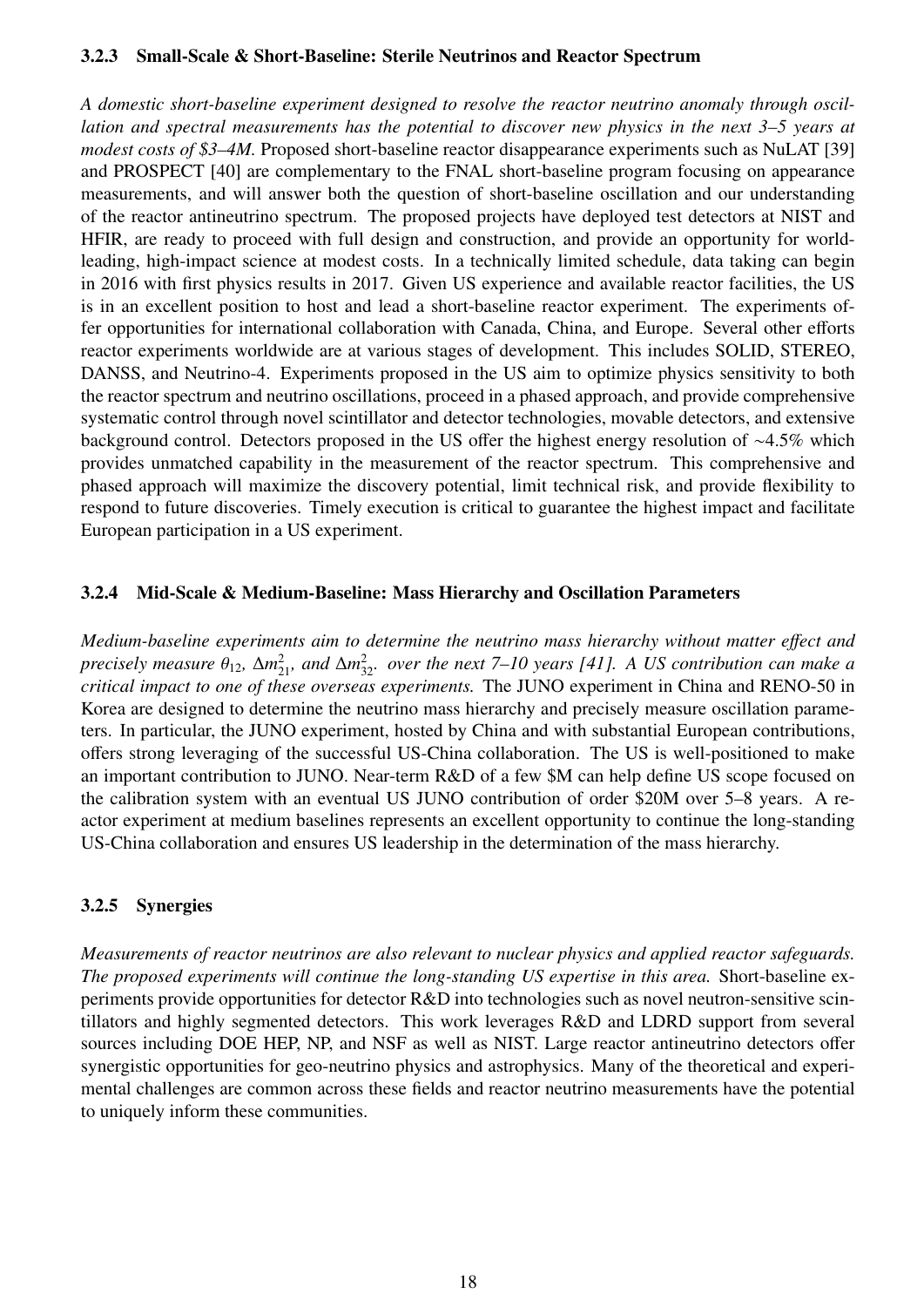## <span id="page-21-0"></span>3.3 Source, Cyclotron and Meson Decay at Rest Neutrinos

Isotope and meson decay-at-rest (DAR) processes can be used to provide very high-intensity sources of neutrinos and antineutrinos with energies spanning a few MeV to a few hundred MeV. This energy range is ideal for a number of physics measurements including sterile neutrino searches with baselines of 10–100 meters, searches for and the possible discovery of coherent elastic neutrino-nucleus scattering (CEvNS), and neutrino cross section measurements relevant for astrophysical processes such as supernova explosions. There are trade-offs in cost, schedule, and sensitivity so a diverse program of possible technologies and setups can cover the wide range of possible physics opportunities. High-activity radioactive sources can be produced at reasonable cost and, when coupled with large, low-background detectors, can have good sensitivity to electron neutrino and antineutrino oscillations to sterile neutrinos. Very high rates of radioactive isotopes that produce higher energy neutrinos can be continuously produced by high-intensity cyclotrons and lead to conclusive studies of sterile neutrino oscillations. Spallation neutron sources such as the SNS and the JPARC-MLF facilities are copious sources of neutrinos from meson DAR in the spallation production dumps. Small, fairly low-cost detectors with good low energy capabilities can be used at these facilities to search for the elusive CEvNS process. These facilities could also host very sensitive sterile neutrino oscillation experiments using large detectors in the 50–1000 ton scale. The sections below outline the features of experiments using these sources including information on cost, timescale, and physics coverage.

## <span id="page-21-1"></span>3.3.1 Small-scale Experiments

## Radioactive Source Experiments

Radioactive source experiments could be a cost effective way to investigate electron antineutrino disappearance in the region of the reactor anomaly. The SOX program [\[42\]](#page-29-0) will use high-intensity radioactive sources of neutrinos or antineutrinos to investigate disappearance oscillations. The initial data run would use sources placed below the Borexino detector. Details of the cerium source production are described in [\[43\]](#page-29-1). This phase is expected to have physics results within 5 years (cerium run will be finished by the end of 2017, followed by a chromium run that should be finished by mid 2018). The physics results are expected to probe at 95% C.L. the entire Reactor Antineutrino Anomaly region. This phase will also provide important R&D for future upgrades relevant to SOX and the US  ${}^{51}Cr$  program on LZ, SNO+, RICOCHET and possibly others. This initial phase would have a cost in the \$2–3M range and fit into the proposed FOA category. Future upgrades could include higher intensity sources and deployment of the sources within the detector to get enhanced oscillation parameter space coverage.

## JPARC-MLF Pion/Kaon Decay-at-Rest Experiment

JPARC-E56 [\[44\]](#page-29-2) will directly probe the LSND anomaly with  $\bar{v}_e$  appearance using a 50 ton Gd-doped liquid scintillator detectors at the JPARC-MLF (1 MW) 3 GeV spallation neutron facility. First data is expected in the next 2–3 years. The experiment will provide competitive (95% C.L. coverage), but not definitive, sensitivity to the LSND allowed region. The project is of modest scale with Japanese costs at the \$5M level, but has the potential for upgrades and additional detector modules. The main US contribution to JPARC-E56 will be the dilute Gd-loaded liquid scintillator, which represents an important technological R&D step in producing doped scintillator for detecting both Cherenkov and scintillation signals. This effort will fit well into the FOA scope with an estimated cost of \$1.5M.

The JPARC-MLF beam also uniquely allows the possibility to study kaon decay-at-rest (KDAR) [\[45,](#page-29-3) [46\]](#page-29-4) muon neutrinos and related physics for the first time with an expected sample of over  $10<sup>5</sup>$  muon neutrino charged current events. The KDAR muon neutrinos are mono-energetic with an energy of 236 MeV. As the only relevant known-energy muon neutrino above the charged current threshold, this unique neutrino can be used for studying short baseline oscillations indicative of a sterile flavor, neutrino cross sections relevant for future CP violation searches, and nuclear physics with a known-energy, weak-interaction-only probe.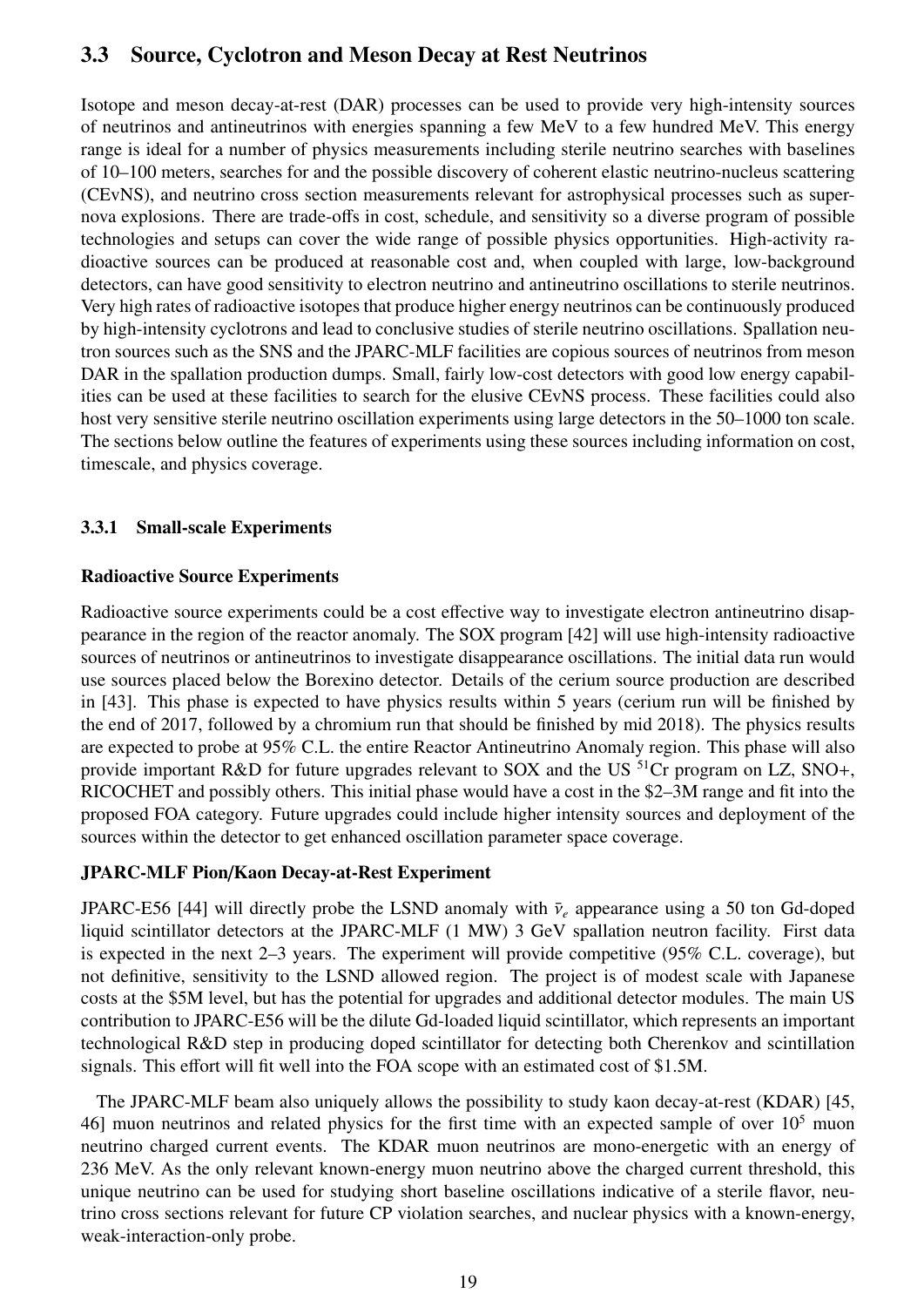### Coherent Elastic Neutrino-Nucleus Scattering Experiments

Coherent Elastic Neutrino-Nucleus Scattering (CEvNS) is an unambiguous prediction of the Standard Model. Recent advances in detector design now put this so-far elusive prize within reach. Such a measurement will open the door to a host of new ways to better understand neutrino properties, and to search for new physics. CEvNS represents an eventually dominant background for dark matter detection, and its measurement will demonstrate dark matter detector response. As a neutral current process, it will be a new tool for sterile neutrino oscillation experiments.

The COHERENT experiment [\[22\]](#page-28-1) will search for CEvNS at the SNS with three detector targets (CsI, Xe, Ge). The 1.4 MW SNS has a flux of  $3.3 \times 10^7$  v cm<sup>-2</sup> s<sup>-1</sup> at 20 m with a clean pion DAR spectrum.<br>A neutron measurement campaign has identified several suitable deployment sites within 30 m of the A neutron measurement campaign has identified several suitable deployment sites within 30 m of the source. Phase 1 of the experiment is likely to produce initial results within the year, and would have a cost of \$2–3M, fitting well into the proposed FOA category.

The CENNS experiment [\[23\]](#page-28-2) will search for CEvNS at the BNB with a redeployment of the MINI-CLEAN detector to Fermilab. The 32 kW BNB has a flux of  $5\times10^5$  v cm<sup>-2</sup> s<sup>-1</sup> at 20 m. Measurements<br>indicate that backgrounds from neutrons are manageable with sufficient shielding, in a green field site indicate that backgrounds from neutrons are manageable with sufficient shielding, in a green field site. The first results are expected after 2018, and are coupled to the physics program of MINICLEAN. The expected cost is \$2M, which fits well into the proposed FOA category.

### <span id="page-22-0"></span>3.3.2 Mid-scale Experiments

### The IsoDAR Isotope Decay-at-Rest Experiment

The IsoDAR experiment [\[47,](#page-29-5) [48\]](#page-29-6) will make a highly definitive investigation of electron antineutrino disappearance in the reactor anomaly region and make precision electroweak measurements searching for neutrino non-standard interactions. The experiment uses a very high intensity <sup>8</sup>Li antineutrino source placed near a large scintillator detector such as KamLAND or JUNO. IsoDAR can also be coupled with WATCHMAN and provide an important component of the WATCHMAN physics program. The cost of IsoDAR is estimated to be \$30M so it is a mid-scale project. At this point, the development of the IsoDAR cyclotron and neutrino source needs engineering R&D support at about the \$1M level to complete prototypes and prepare a Conceptual Design Report to be submitted to the agencies.

## The OscSNS Pion Decay-at-Rest Experiment

OscSNS [\[49\]](#page-29-7) has the capability to make a definitive search for electron antineutrino appearance using a pion DAR beam with much lower uncertainties than LSND. The cost is at the \$12M scale for civil construction and \$8M for a new 800 ton liquid scintillator detector with a start date 3 years after initiation. With the high neutrino rate at SNS, the experiment can cover the full LSND signal region in 2 years with some capability to see oscillatory behavior for  $\Delta m^2 > 1$  eV<sup>2</sup>. The successful support by DOE NP for infrastructure development at the SNS related to the fundamental physics neutron beamline and support infrastructure development at the SNS related to the fundamental physics neutron beamline and support facility can serve as a model for future infrastructure development related to OscSNS and other neutrino efforts supported by DOE HEP.

## <span id="page-22-1"></span>3.3.3 Cross Section Measurements using DAR Neutrino Sources

DAR neutrino sources can be used to measure a number of important neutrino interaction cross sections. Neutrino-nucleus cross-section measurements on various targets are inputs to supernova modeling and for understanding supernova detectors. Specifically, the CENNS, CAPTAIN-BNB [\[9\]](#page-27-8), JPARC-MLF, and COHERENT (Ge, CsI, Xe) at SNS experiments will address many of these cross-section measurements. For example, ongoing measurements of the neutrino-induced neutron background for COHERENT play an important role in r-process nucleosynthesis, as well as in the HALO SNe experiment [\[50\]](#page-29-8). To make these measurements one needs to understand the flux spectrum, the detector characteristics and the backgrounds. Neutron backgrounds are the most important and need to be addressed by location or shielding.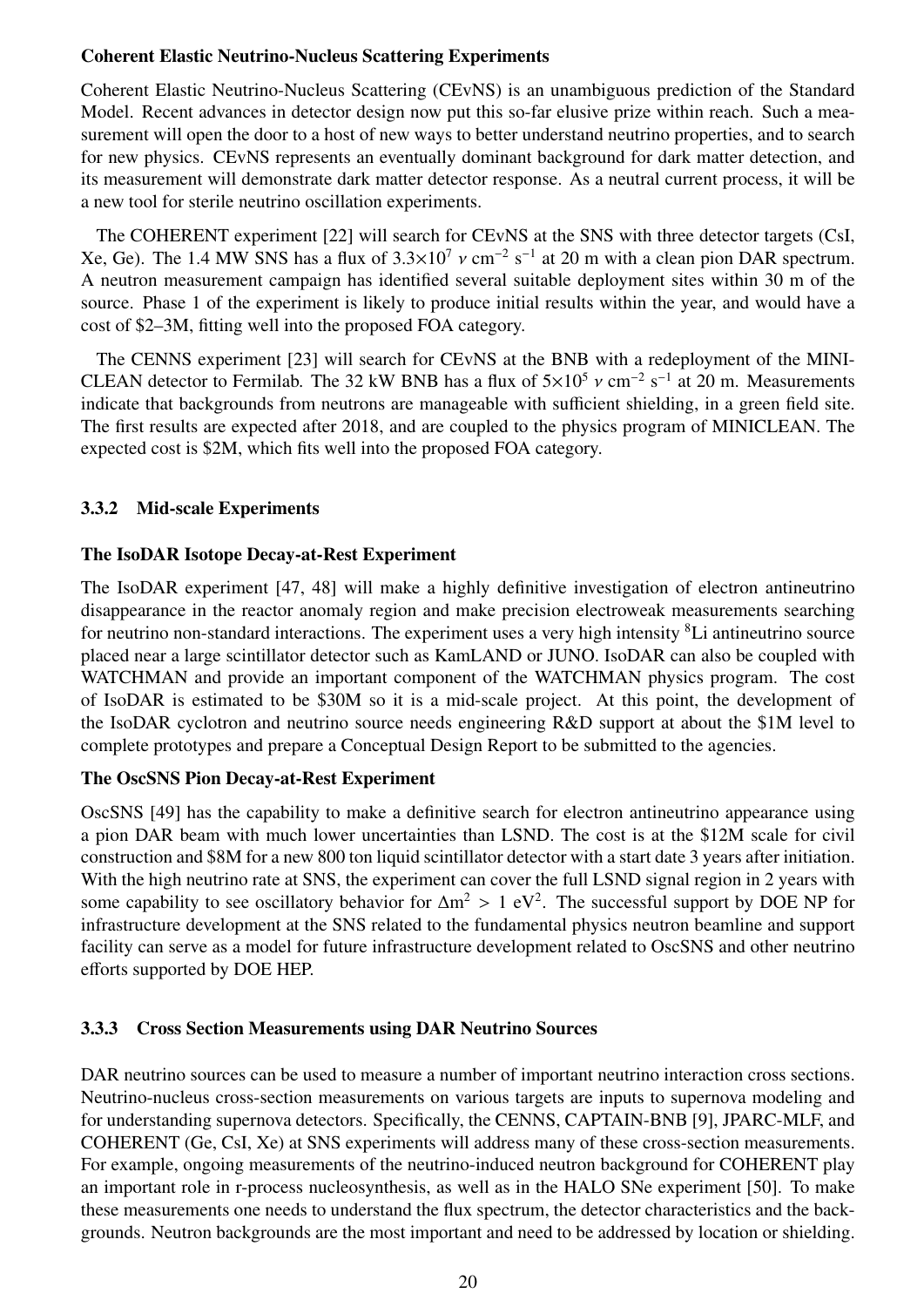## <span id="page-23-0"></span>3.4 Neutrino Detector R&D

#### <span id="page-23-1"></span>3.4.1 Water and Liquid Scintillator

Development of new scintillator materials and doping agents has proven critical to the advancement of neutrino detector design. Further development of these materials is a critical step for future experiments; supporting this effort should be a high priority in the intermediate program. This program includes target development and characterization, including: light yield and timing measurements at low and high energy, energy nonlinearity, and attenuation measurements.

The newly-developed water based liquid scintillator (WbLS) could enable a massive detector with a broad physics program at relatively low cost. A particularly nice feature is the potential to separate fast, directional Cherenkov light from the slower yet far more abundant isotropic scintillation light. Should this be achieved, this would enable astonishing advances in signal identification and background rejection capabilities via particle identification, resulting in vast improvements in physics reach. This potential capability should be explored via both optimization of the WbLS target — by modifying the LS fraction and thus relative magnitudes of the Cherenkov and scintillation components, by use of various additives to delay the scintillation light, or wavelength shifters to minimize absorption/reemission of Cherenkov light — and alternate photon detection methods. The ability to reconstruct event energy and direction in (Wb)LS needs to be demonstrated both theoretically (in simulation) and in practice (in small scale experiments).

Large water Cherenkov and (water-based) scintillator detectors require very high purity target liquids. Purification techniques for water are well understood in industry and need no R&D, but further development is required for (Wb)LS purification. At the same time, a program to determine compatibility of construction materials with (Wb)LS must exist for future detectors.

Isotope loading in traditional liquid scintillator, Gadolinium doping in water detectors, and the potential to load metallic isotopes in WbLS broaden the potential physics program and significantly enhance the sensitivity of future experiments. Techniques to load isotope while maintaining the optical purity of the target should continue to be developed.

A driving cost and critical performance factor in large-scale water or scintillator detectors is the photomultiplier tubes. R&D to produce low cost, large area, ultra-fast photon detectors is important for the neutrino community. Correspondingly fast, high precision readout will be critical to take advantage of developments in photon detector technology.

Water-based detectors (including WbLS) have the advantage of a low cost detector medium allowing very large-scale experiments. Future experiments will be limited by the cost and excavation techniques for the cavern needed to house the experiments. R&D to find lower-cost construction methods, including PMT deployment and readout techniques, can facilitate next-generation neutrino detectors.

Several projects are underway that can address these topics. These range from bench-top scale development and characterization of newly-developed WbLS and LS for next-generation large-scale detectors, primarily at BNL but also at U. Chicago, U. Penn, LBNL, Iowa State, and MIT, to full-scale projects such as EGADS (Gd loading), ANNIE (fast timing), WATCHMAN phase II (WbLS deployment, fast timing), SNO+ (Te loading), and CHIPS (large-scale construction). This collaborative effort is supported by DOE-HEP, DOE-NP, NSF and LDRD. Ultimately such projects will inform the design of a massive future detector such as the proposed Theia experiment.

#### <span id="page-23-2"></span>3.4.2 Liquid Argon

Several ongoing and proposed experimental efforts will provide R&D that will substantially improve understanding of LArTPC performance or potentially expand the capabilities of the ELBNF experiment. Test beam measurements are especially important as they provide critical data for improving the detector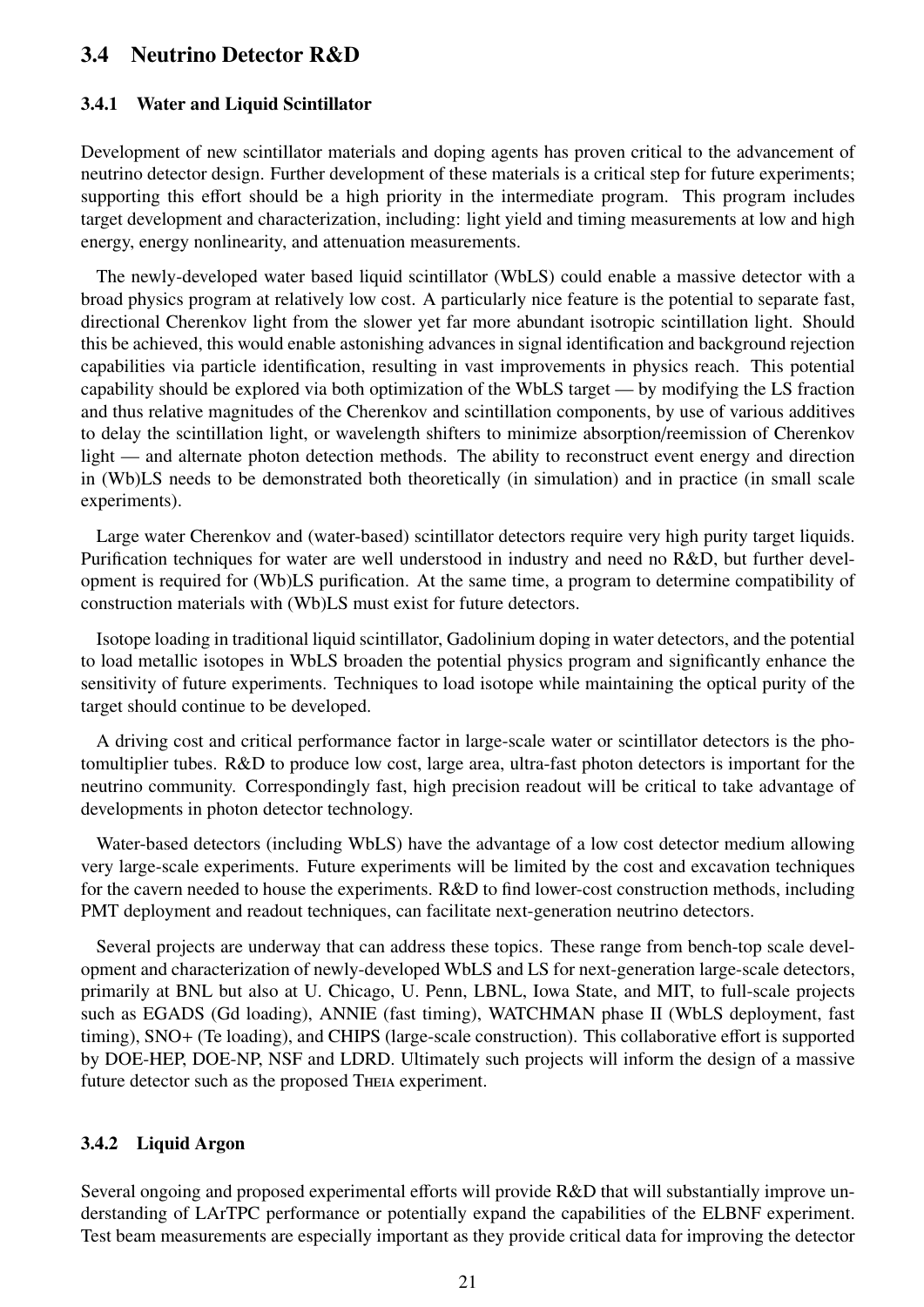model and understanding of systematic uncertainties. The majority of these experiments will use the test beam facilities at FNAL or CERN or the neutrino beams at FNAL. Support for these efforts can be a combination of R&D funding at FNAL, SBN or ELBNF project funding, funding from an intermediate neutrino program or other agency or laboratory funding. Careful evaluation and prioritization of these experiments by the FNAL PAC including an evaluation of impact of R&D by these experiments is expected, and should provide important guidance to the selection process. However, the substantially larger funding available to the FNAL projects should also be taken into account. Only one experiment that will provide critical R&D needed for the ELBNF program is outside the FNAL program: the neutron cross section measurements proposed by the CAPTAIN experiment are necessary to understand the detector response and energy resolution.

The following factors should be taken into account when evaluating the impact different experiments could have on the long range program:

- A comprehensive test beam program must be performed to characterize present and future LArT-PCs. This is necessary to calibrate the detector response of existing and future LAr detectors and to verify systematic error estimates. This program should include electromagnetic and hadronic showers measurements, neutron cross section measurements, and energy deposition measurements with different charged particle beams at appropriate energies. Experiments which could contribute to this are LArIAT, CAPTAIN, and the CERN neutrino platform experiments.
- R&D on the generation and breakdown of high voltage will reduce the risk to future LAr detectors and could lead to more monolithic and lower cost detector designs based on longer drifts. The causes of HV breakdown in LAr are not well understood. If the process for HV discharge in LAr is better understood then detectors could be designed for higher voltages (if the electron lifetime is sufficiently large). This could lead to larger, cheaper detectors and could enable dual-phase style detectors. R&D on LAr feedthroughs above 100 kV is needed as manufacture of LAr feedthrus for voltages above 100 kV has only been achieved successfully by a small number of groups.
- The processes for contamination generation and transport inside large liquid argon detectors are not well understood. Better modeling of the sources and migration of contaminants in large cryogenics systems will aid future detector design.
- R&D that improves the understanding of the generation and propagation of both light and charge in large LArTPCs will improve the detector model for ELBNF.
- Present photon detector designs capture a very small fraction of the scintillation light generated in large LArTPCs. Detectors with better light collection efficiency should be developed.
- Development of cold electronics for LArTPCs is critical. Advanced designs for cold preamps and ADCs exist but a control chip is only in early stages of development. Development of electronics to read out large arrays of SiPMs is necessary.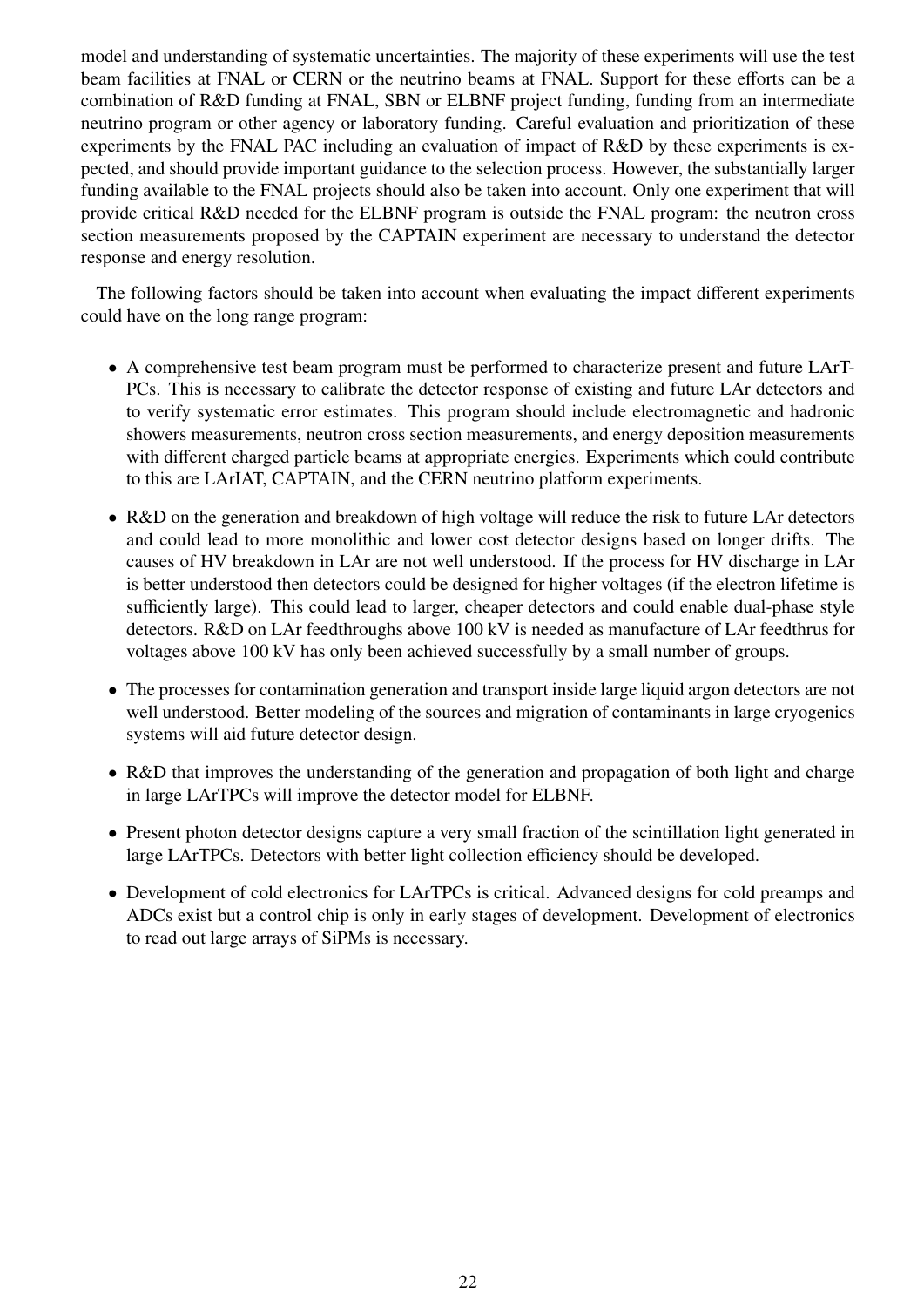## <span id="page-25-0"></span>3.5 Neutrino Theory

During the workshop on Intermediate Neutrino Program held at Brookhaven National Laboratory in February 2015, the neutrino theory community organized a vibrant session which highlighted the physics goals that can be achieved in the near term future and the role that theory plays in achieving these goals. This section summarizes the consensus that emerged from these discussions. We include specific recommendations which should help the funding agencies in considering support for the neutrino program through investments in theory; including, but not limited to any potential FOA in this area.

Theory plays an essential role in making advances in neutrino physics. Theory input is necessary in almost all facets of experimental neutrino physics. Theoretical tools are required to interpret cross section measurements, to formulate oscillation paradigm with 3 or more neutrinos, to seek the underlying neutrino mass generation mechanism, to connect experiments with cosmology and astrophysics, and to infer the fundamental properties of neutrinos.

A relatively small investment in neutrino theory in the intermediate time scale will provide huge dividends that would enrich the community as a whole. It would result in timely development of theoretical models for neutrino-nucleus cross sections, phenomenological studies on the impact of cross section uncertainties, theoretical cross checks of the 3 neutrino oscillation paradigm with tools such as global fits, model-building advances to understand large mixings and possible light sterile neutrinos, and potentially unravel the underlying symmetry that plays a role in neutrino mass generation. *The neutrino theory community thus recommends support for neutrino theory and that the language of any potential FOA for the intermediate neutrino program be broad enough to allow potential theory proposals.*

The theory perspective on the physics goals that can be achieved in the near term future are highlighted below.

#### (A) Fundamental neutrino properties:

(1) *Dirac versus Majorana nature of the neutrino:* Improved searches for neutrinoless double beta decay are the best bet to address this fundamental question. If neutrinos obey an inverted mass spectrum observable signals may be within reach in such experiments in the near future. Searches for neutrinoless double beta decay should continue without waiting for the mass hierarchy measurement, as there may be surprises here, such as lepton number violation mediated by TeV scale particles. (2) *Direct neutrino mass measurement*: Determining the absolute neutrino mass scale in tritium beta decay experiments would provide deep insight into the origin of neutrino masses. (3) *Sensitivity to mass hierarchy and possibly CP violation:* Any progress towards measuring the neutrino mass hierarchy before ELBNF would be highly desirable. In particular, knowing the hierarchy is crucial for the possibility of obtaining a hint for the value of the leptonic CP violating phase prior to ELBNF. (4) *Consistency checks of the three neutrino oscillation paradigm:* This requires a variety experimental information including: (a) Improved knowledge of neutrino oscillation parameters from solar, atmospheric, accelerator and reactor neutrino experiments; and (b) Essential information on neutrino interaction rates from experiments, aided by theory.

#### (B) Neutrino interactions:

Knowing the interaction rates is crucial for addressing many of the important questions in neutrino physics. For example, Over much of the available parameter space, discovery of leptonic CP violation at ELBNF will require, as-yet unachieved, percent-level control over <sup>ν</sup>*<sup>e</sup>* appearance signals. A dominant source of uncertainty on this signal is due to the modeling of neutrino interactions with the target nucleus in the near and far detectors. Relating the fundamental quark-level interactions of the neutrino to the complete nuclear response is a difficult field theory problem, involving both particle and nuclear physics. Unlike in the collider physics community, where there is vibrant interactions between researchers in the domains of (i) detector modeling and event simulation at the hadron level, (ii) perturbative QCD analysis at the parton level and (iii) model building and theoretical interpretation, presently the situation is very different in the analysis of signals at accelerator based neutrino experiments. The analogs of (i) and (ii)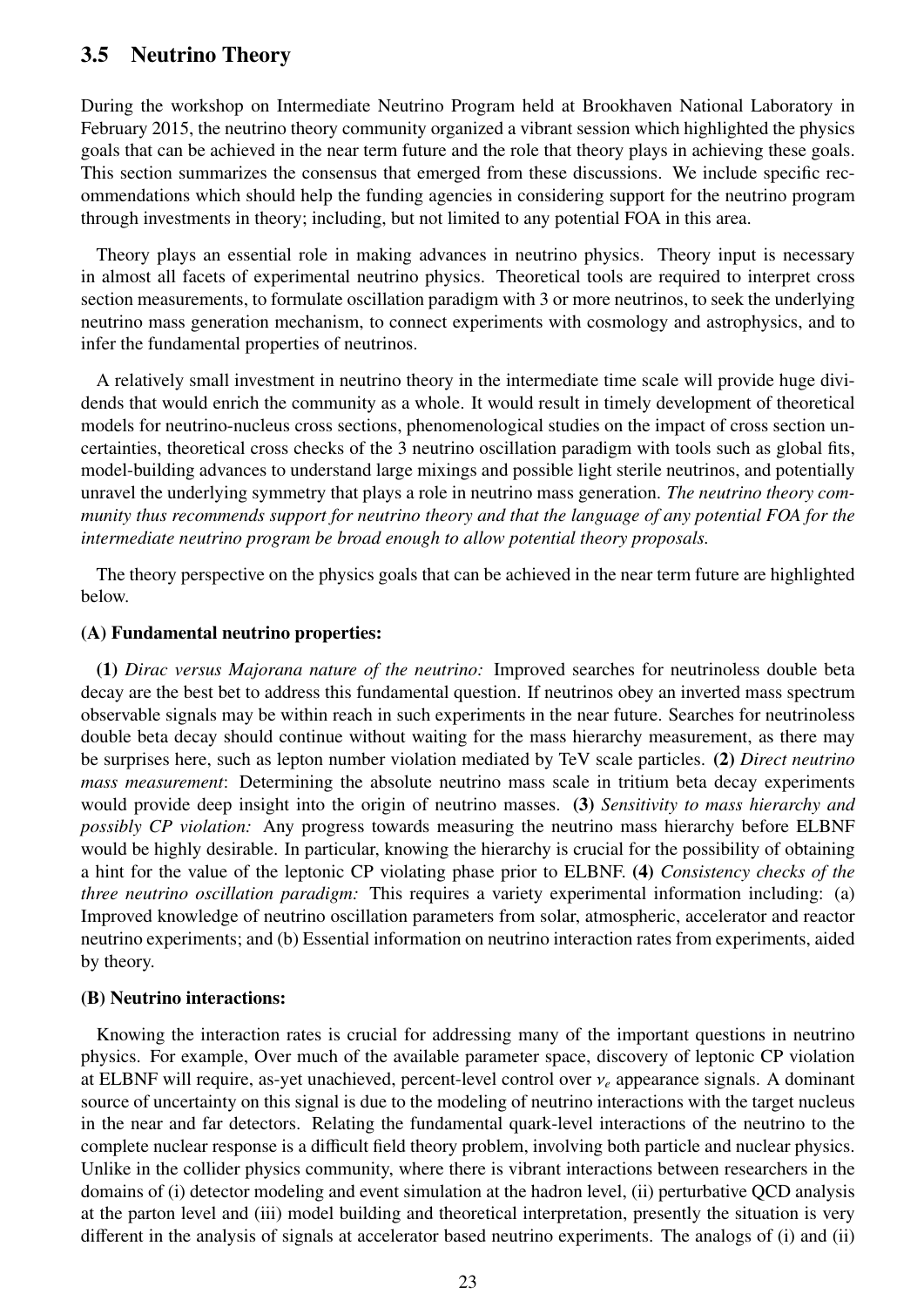above are both relegated to the nuclear physics community. This has two unfortunate outcomes. First, many tools in the particle theorists toolkit are not brought to bear on these problems. Second, there is an institutional barrier to communication between those researchers studying neutrino models, and those involved in understanding the experimental analysis of signals and backgrounds. Collaborative efforts involving HEP theorists, nuclear theorists and neutrino experimenters can uplift this area of research to a level comparable to the one seen in collider physics today.

#### (C) Short baseline anomalies and sterile neutrinos:

(1) *Understanding anomalies seen in short baseline experiments*: Unambiguous resolution in terms of oscillations would require seeing *<sup>L</sup>*/*<sup>E</sup>* dependence in new/upgraded experiments. (2) *Existence of sterile neutrino*: Discovery of new sterile states in neutrino oscillation experiments attempting to resolve short baseline anomalies will be foundational. (3) *Nonstandard neutrino interactions*: If discovered, these effects would invalidate the three neutrino oscillation paradigm, and hint at new physics beyond neutrino masses.

#### (D) Neutrinos in astrophysics and cosmology:

(1) *Supernova neutrinos*: Anticipating neutrinos from supernova explosions in the near term future, we feel that investment in understanding the complex dynamics of collective neutrino oscillation is necessary, and that this should happen now, as it could influence detector design decisions in the next several years. (2) *High energy astrophysical neutrinos*: IceCube and its upgrade will tell us more about the origin of very high energy (PeV scale) astrophysical neutrinos. Energy spectrum, directional information, and flavor composition of these events can help us understand the astrophysical sources as well as neutrino properties. (3) *Neutrinos in cosmology*: Although indirect, neutrino masses inferred from cosmology would provide complementary information, and at the same time also test standard cosmological models.

#### (E) Underlying symmetries behind neutrino masses:

(1) *Neutrino masses and physics beyond the Standard Model*: What can neutrino experiments teach us about the underlying symmetries of the theory that generates neutrino masses? Experiments in the intermediate time scale can lead to progress in this very basic question. (2) *Nucleon decay*: Ongoing large underground detectors (Super-Kamiokande) which are sensitive to neutrino oscillation physics continue to be also sensitive to nucleon decay. Discovery of nucleon decay would be monumental. (3) *Exotic neutrino properties*: Information on neutrino properties such as its magnetic moment, decay lifetime, possible violations of Lorentz invariance and/or CPT invariance, and its interactions with the dark matter sector would be valuable. Even if not found, neutrinos can provide some of the best tests of these fundamental symmetries.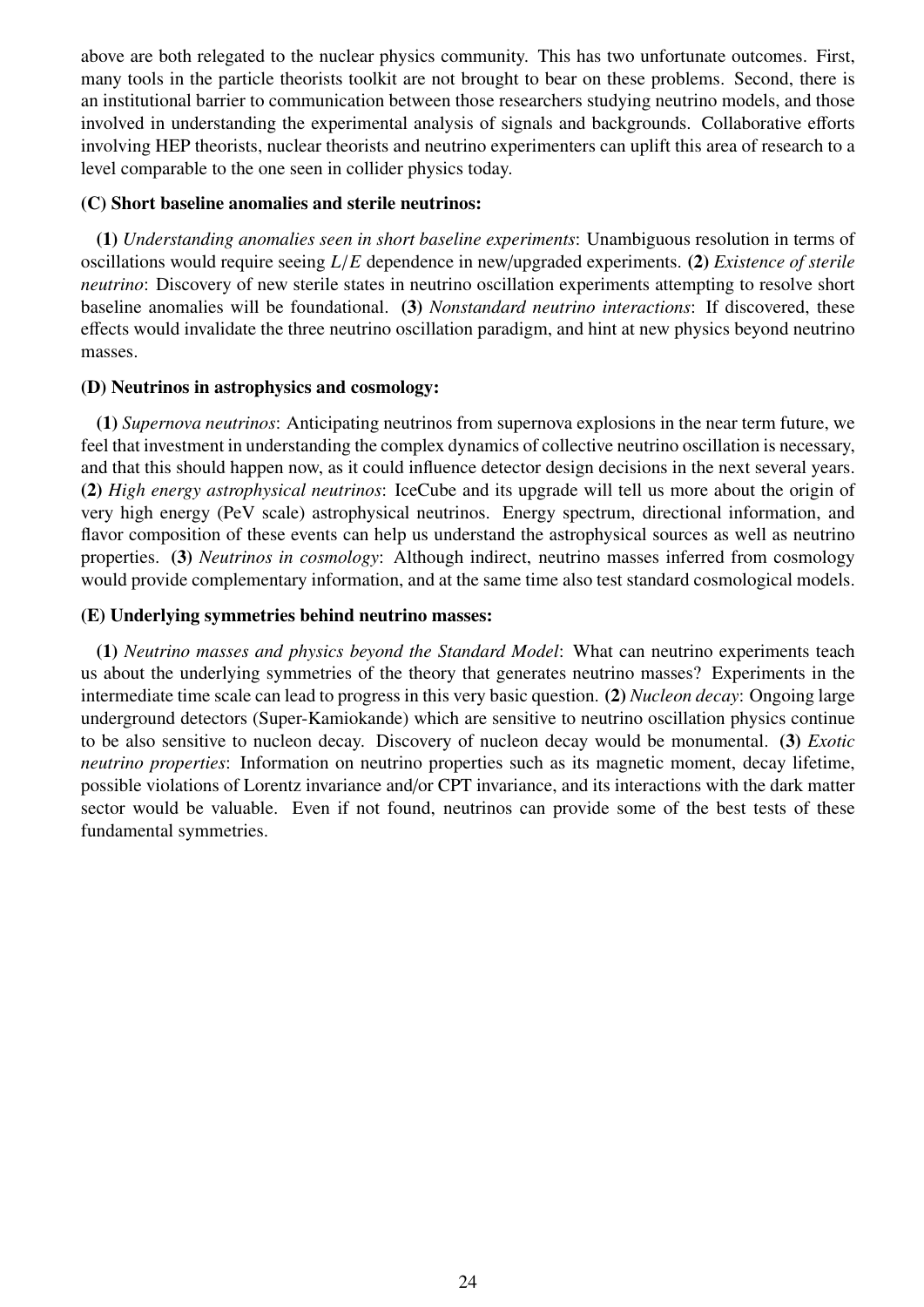## References

- <span id="page-27-0"></span>[1] Chao Zhang. Recent Results From The Daya Bay Experiment. 2015, 1501.04991.
- <span id="page-27-1"></span>[2] Y. Abe et al. Improved measurements of the neutrino mixing angle  $\theta_{13}$  with the Double Chooz detector. *JHEP*, 1410:86, 2014, 1406.7763.
- <span id="page-27-2"></span>[3] P. Adamson et al. Combined analysis of  $v_\mu$  disappearance and  $v_\mu \to v_e$  appearance in MINOS using accelerator and atmospheric neutrinos. *Phys.Rev.Lett.*, 112:191801, 2014, 1403.0867.
- <span id="page-27-3"></span>[4] K. Abe et al. Measurements of neutrino oscillation in appearance and disappearance channels by the T2K experiment with  $6.6 \times 10^{20}$  protons on target. 2015, 1502.01550.
- <span id="page-27-4"></span>[5] Roger Wendell. Atmospheric Results from Super-Kamiokande. 2014, 1412.5234.
- <span id="page-27-5"></span>[6] John F. Beacom and Mark R. Vagins. GADZOOKS! Anti-neutrino spectroscopy with large water Cherenkov detectors. *Phys.Rev.Lett.*, 93:171101, 2004, hep-ph/0309300.
- <span id="page-27-6"></span>[7] M.G. Aartsen et al. Determining neutrino oscillation parameters from atmospheric muon neutrino disappearance with three years of IceCube DeepCore data. 2014, 1410.7227.
- <span id="page-27-7"></span>[8] T. Walton et al. Measurement of muon plus proton final states in  $v_\mu$  Interactions on Hydrocarbon at  $\langle E_\nu \rangle = 4.2$  GeV. 2014, 1409.4497.
- <span id="page-27-8"></span>[9] H. Berns et al. The CAPTAIN Detector and Physics Program. 2013, 1309.1740.
- <span id="page-27-9"></span>[10] Marek Gazdzicki. Recent results from NA61/SHINE. 2014, 1412.4243.
- <span id="page-27-10"></span>[11] S. Bhadra et al. Letter of Intent to Construct a nuPRISM Detector in the J-PARC Neutrino Beamline. 2014, 1412.3086.
- <span id="page-27-11"></span>[12] M. Martini, M. Ericson, and G. Chanfray. Neutrino quasielastic interaction and nuclear dynamics. *Phys.Rev.*, C84:055502, 2011.
- <span id="page-27-12"></span>[13] O. Lalakulich, U. Mosel, and K. Gallmeister. Energy reconstruction in quasielastic scattering in the MiniBooNE and T2K experiments. *Phys.Rev.*, C86:054606, 2012, 1208.3678.
- <span id="page-27-13"></span>[14] R. Shneor et al. Investigation of proton-proton short-range correlations via the C-12(e, e' pp) reaction. *Phys.Rev.Lett.*, 99:072501, 2007, nucl-ex/0703023.
- <span id="page-27-14"></span>[15] G. T. Garvey, D. A. Harris, H. A. Tanaka, R. Tayloe, and G. P. Zeller. Recent advances and open questions in neutrino-induced quasi-elastic scattering and single photon production. 2014, 1412.4294. Institute of Nuclear Theory workshop INT-13-54W.
- <span id="page-27-15"></span>[16] O. Benhar, F. Garibaldi, G.M. Urciuoli, C. Mariani, C.M. Jen, et al. Measurement of the Spectral Function of <sup>40</sup>Ar through the  $(e, e'p)$  reaction. 2014, 1406.4080.
- <span id="page-27-16"></span>[17] H. Murayama J.N. Bahcall and C. Pena-Garay. What can we learn from neutrinoless double beta decay experiments? *Phys.Rev.*, D70:033012, 2004, hep-ph/0403167.
- <span id="page-27-17"></span>[18] Ben Monreal and Joseph Formaggio. Relativistic Cyclotron Radiation Detection of Tritium Decay Electrons as a New Technique for Measuring the Neutrino Mass. *Phys.Rev.*, D80:051301, 2009, 0904.2860.
- <span id="page-27-18"></span>[19] D.M. Asner et al. Single electron detection and spectroscopy via relativistic cyclotron radiation. 1408.5362.
- <span id="page-27-19"></span>[20] J. A. Formaggio, E. Figueroa-Feliciano, and A.J. Anderson. Sterile neutrinos, coherent scattering and oscillometry measurements with low-temperature bolometers. *Phys.Rev.*, D85:013009, 2012, 1107.3512.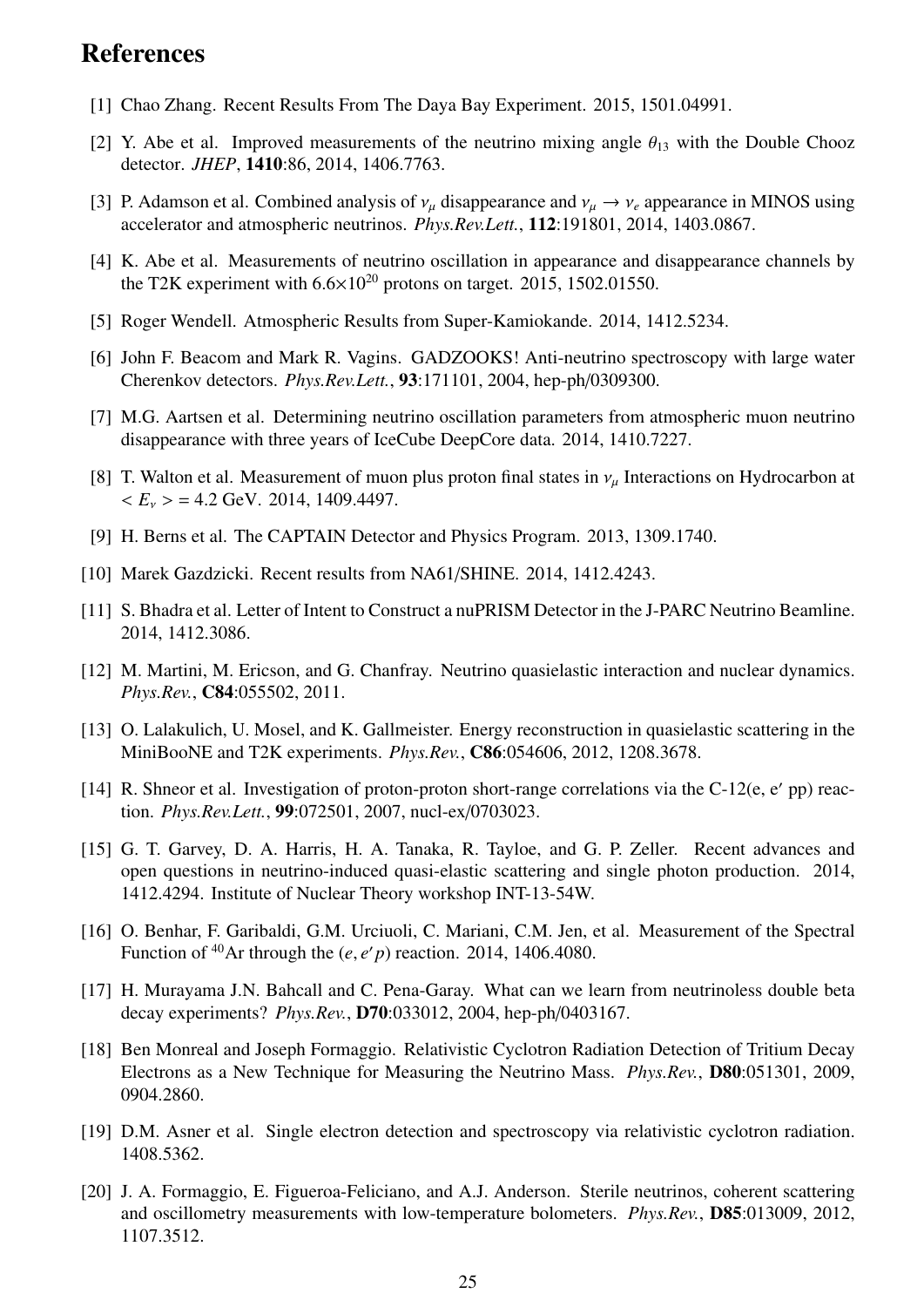- <span id="page-28-0"></span>[21] Pilar Coloma, Patrik Huber, and J. M. Link. Combining dark matter detectors and electron-capture sources to hunt for new physics in the neutrino sector. *JHEP*, 1411:42, 2014, 1406.4914.
- <span id="page-28-1"></span>[22] D. Akimov et al. Coherent scattering investigations at the spallation neutron source: a snowmass white paper. 1310.0125.
- <span id="page-28-2"></span>[23] S.J. Brice et al. A method for measuring coherent elastic neutrino-nucleus scattering at a far off-axis high-energy neutrino beam target. *Phys.Rev.*, D89:072004, 2014, 1311.5958.
- <span id="page-28-3"></span>[24] A. de Gouvea et al. Intensity Frontier Neutrino Working Group Collaboration. 2013, 1310.4340.
- <span id="page-28-4"></span>[25] R. Acciarri et al. A Proposal for a Three Detector Short-Baseline Neutrino Oscillation Program in the Fermilab Booster Neutrino Beam. 2015, 1503.01520.
- <span id="page-28-5"></span>[26] I. Anghel et al. Expression of Interest: The Atmospheric Neutrino Neutron Interaction Experiment (ANNIE). 2014, 1402.6411.
- <span id="page-28-6"></span>[27] <http://psec.uchicago.edu/>.
- <span id="page-28-7"></span>[28] R. Dharmapalan et al. Low Mass WIMP Searches with a Neutrino Experiment: A Proposal for Further MiniBooNE Running. 2012, 1211.2258.
- <span id="page-28-8"></span>[29] R.T. Thornton. Accelerator-Produced Dark Matter Search using MiniBooNE. 2014, 1411.4311.
- <span id="page-28-9"></span>[30] F. Reines, C.L. Cowan, F.B. Harrison, A.D. McGuire, and H.W. Kruse. Detection of the free antineutrino. *Phys.Rev.*, 117:159, 1960.
- <span id="page-28-10"></span>[31] S. Abe et al. Precision Measurement of Neutrino Oscillation Parameters with KamLAND. *Phys.Rev.Lett.*, 100:221803, 2008, 0801.4589.
- <span id="page-28-11"></span>[32] Y. Abe et al. Reactor electron antineutrino disappearance in the Double Chooz experiment. *Phys.Rev.*, D86:052008, 2012, 1207.6632.
- <span id="page-28-12"></span>[33] F.P. An et al. Spectral measurement of electron antineutrino oscillation amplitude and frequency at Daya Bay. *Phys.Rev.Lett.*, 112:061801, 2014, 1310.6732.
- <span id="page-28-13"></span>[34] G. Mention, M. Fechner, Th. Lasserre, Th.A. Mueller, D. Lhuillier, et al. The Reactor Antineutrino Anomaly. *Phys.Rev.*, D83:073006, 2011, 1101.2755.
- <span id="page-28-14"></span>[35] C. Zhang, X. Qian, and P. Vogel. Reactor Antineutrino Anomaly with known  $\theta_{13}$ . *Phys.Rev.*, D87:073018, 2013, 1303.0900.
- <span id="page-28-15"></span>[36] M. Wolinska-Cichocka et al. *Nucl. Data Sheets*, 120:22, 2014.
- <span id="page-28-16"></span>[37] A. Fijalkowska et al. *Nucl. Data Sheets*, 120:26, 2014.
- <span id="page-28-17"></span>[38] K. Rykaczewski. 2015. Beta-strength, decay heat and antineutrino energy spectra from total absorption spectroscopy at ORNL, talk given in *The status of Reactor Antineutrino Flux Modelling*, Mines, Nantes.
- <span id="page-28-18"></span>[39] C. Lane, S.M. Usman, J. Blackmon, C. Rasco, H.P. Mumm, et al. A new type of Neutrino Detector for Sterile Neutrino Search at Nuclear Reactors and Nuclear Nonproliferation Applications. 2015, 1501.06935.
- <span id="page-28-19"></span>[40] J. Ashenfelter et al. PROSPECT - A Precision Reactor Oscillation and Spectrum Experiment at Short Baselines. 2013, 1309.7647.
- <span id="page-28-20"></span>[41] A.B. Balantekin, Henry Band, Russell Betts, Jeff J. Cherwinka, J.A. Detwiler, et al. Neutrino mass hierarchy determination and other physics potential of medium-baseline reactor neutrino oscillation experiments. 2013, 1307.7419.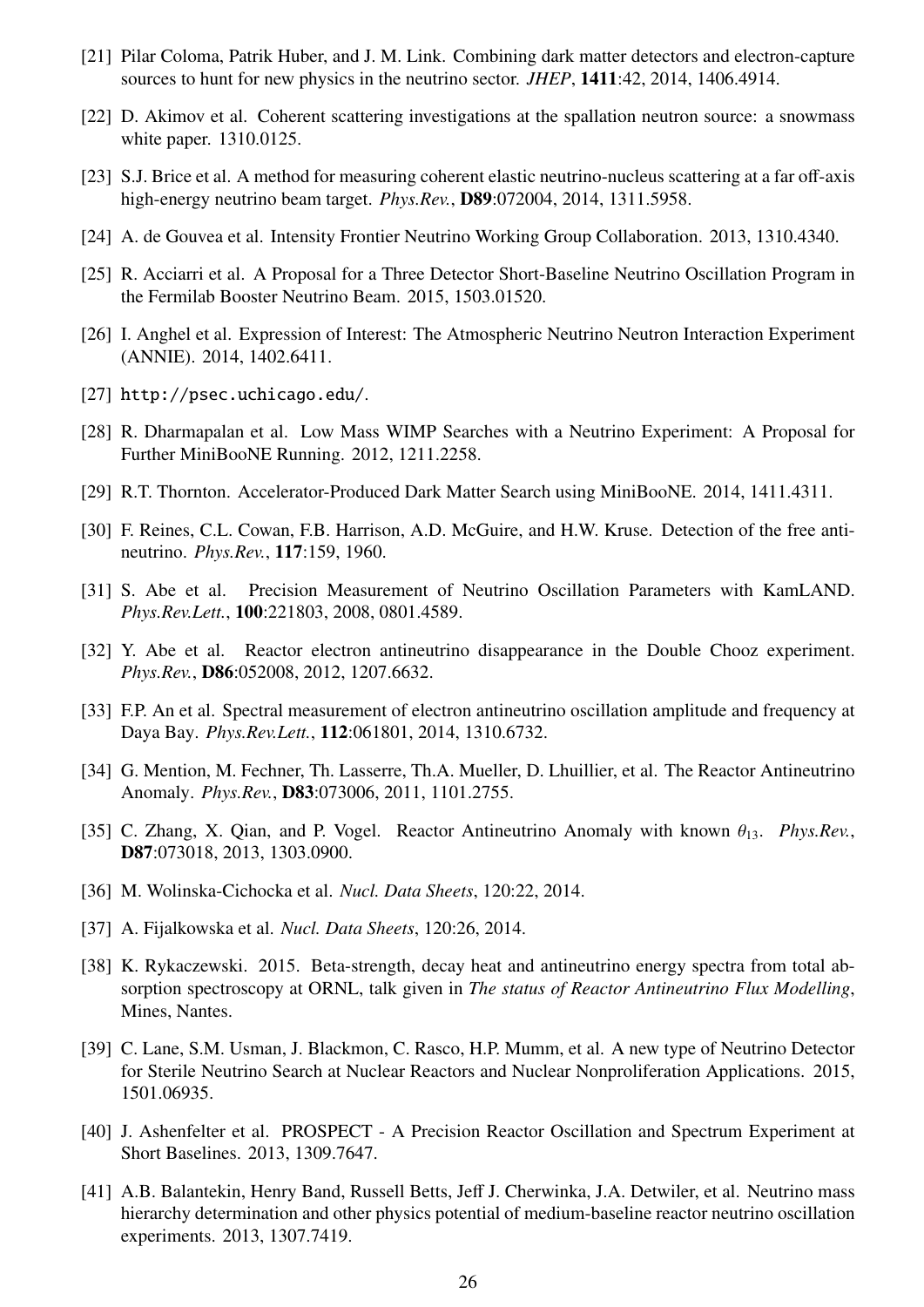- <span id="page-29-0"></span>[42] G. Bellini et al. SOX: Short distance neutrino Oscillations with BoreXino. *JHEP*, 1308:038, 2013, 1304.7721.
- <span id="page-29-1"></span>[43] A. Gando et al. CeLAND: search for a 4th light neutrino state with a 3 PBq 144Ce-144Pr electron antineutrino generator in KamLAND. 2013, 1312.0896.
- <span id="page-29-2"></span>[44] M. Harada, S. Hasegawa, Y. Kasugai, S. Meigo, K. Sakai, et al. Proposal: A Search for Sterile Neutrino at J-PARC Materials and Life Science Experimental Facility. 2013, 1310.1437.
- <span id="page-29-3"></span>[45] J. Spitz. A Sterile Neutrino Search with Kaon Decay-at-rest. *Phys.Rev.*, D85:093020, 2012, 1203.6050.
- <span id="page-29-4"></span>[46] J. Spitz. Cross Section Measurements with Monoenergetic Muon Neutrinos. *Phys.Rev.*, D89:073007, 2014, 1402.2284.
- <span id="page-29-5"></span>[47] A. Bungau, A. Adelmann, J.R. Alonso, W. Barletta, R. Barlow, et al. Proposal for an Electron Antineutrino Disappearance Search Using High-Rate <sup>8</sup>Li Production and Decay. *Phys.Rev.Lett.*, 109:141802, 2012, 1205.4419.
- <span id="page-29-6"></span>[48] J.M. Conrad and M.H. Shaevitz. Electron Antineutrino Disappearance at KamLAND and JUNO as Decisive Tests of the Short Baseline  $\bar{v}_\mu \to \bar{v}_e$  Appearance Anomaly. *Phys.Rev.*, **D89**:057301, 2014, 1310.3857.
- <span id="page-29-7"></span>[49] M. Elnimr et al. The OscSNS White Paper. 2013, 1307.7097.
- <span id="page-29-8"></span>[50] C.A. Duba et al. HALO: The helium and lead observatory for supernova neutrinos. *J.Phys.Conf.Ser.*, 136:042077, 2008.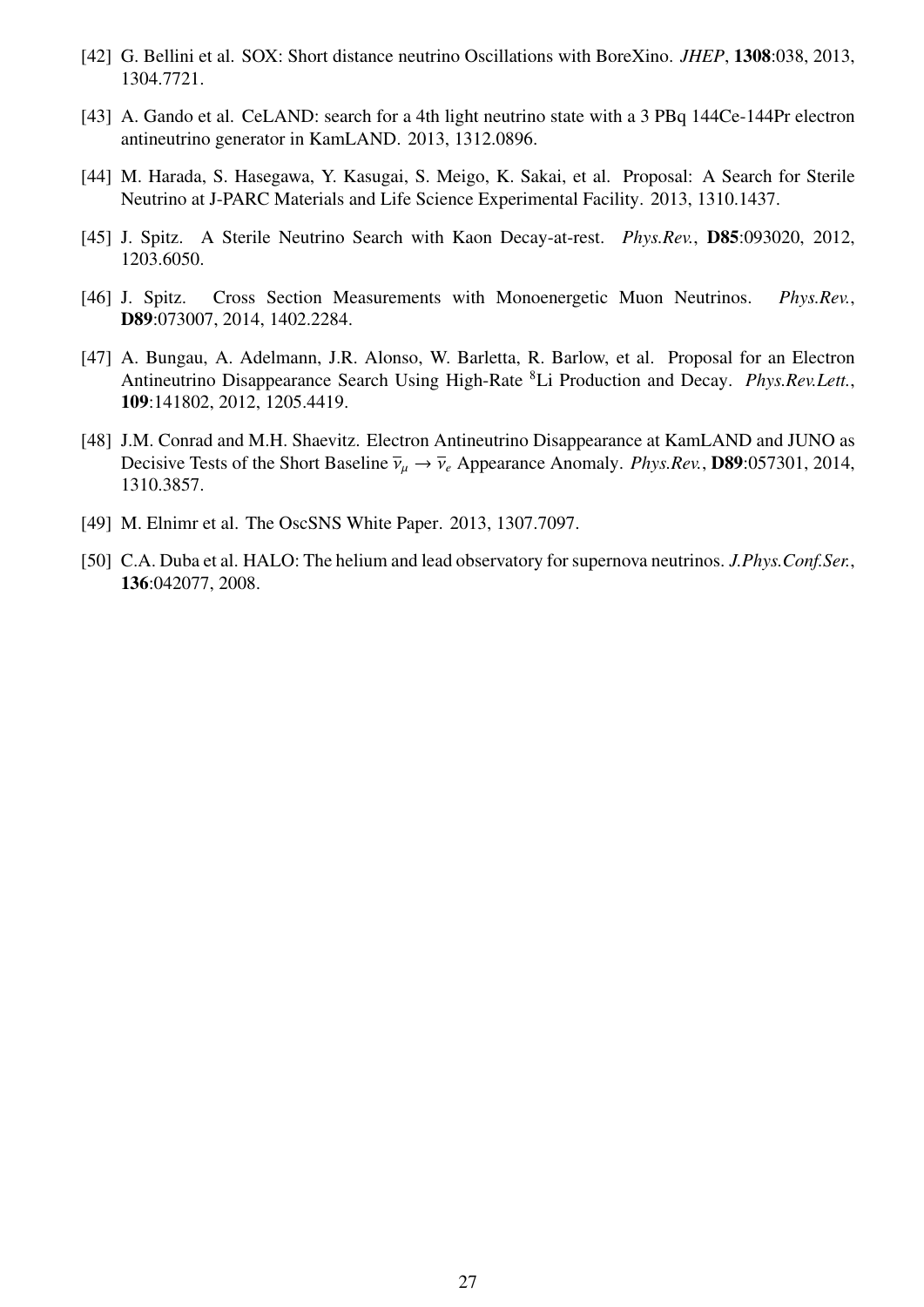# <span id="page-30-0"></span>4 WINP Agenda

<http://www.bnl.gov/winp/>

|                                                                                        | <b>Wednesday February 4 morning plenary (Goals, Objectives, Background)</b> |                                                                                   |                 |                                              |                            |  |  |  |  |  |
|----------------------------------------------------------------------------------------|-----------------------------------------------------------------------------|-----------------------------------------------------------------------------------|-----------------|----------------------------------------------|----------------------------|--|--|--|--|--|
|                                                                                        | 0) Registration                                                             |                                                                                   |                 |                                              | 08:00-17:00                |  |  |  |  |  |
|                                                                                        | 1) Welcome                                                                  |                                                                                   |                 | Tribble                                      | 08:30-08:40                |  |  |  |  |  |
|                                                                                        | 2) View from the Funding Agencies:                                          |                                                                                   |                 |                                              |                            |  |  |  |  |  |
|                                                                                        |                                                                             | 3) WINP goals/overview of working groups                                          |                 | Kettell                                      | 09:10-09:30                |  |  |  |  |  |
|                                                                                        | 4) The Neutrino Landscape                                                   |                                                                                   |                 | Marciano                                     | 09:30-10:00                |  |  |  |  |  |
|                                                                                        |                                                                             | 5) What can we learn in the next 10 years                                         |                 | de Gouvea                                    | 10:00-10:30                |  |  |  |  |  |
|                                                                                        | <b>Coffee break</b>                                                         |                                                                                   |                 |                                              | 10:30-10:45                |  |  |  |  |  |
|                                                                                        |                                                                             | 6) Expected physics output of ongoing experiments                                 |                 | <b>Thomson</b>                               | 10:45-11:15                |  |  |  |  |  |
|                                                                                        | 7) Short Baseline program at FNAL                                           |                                                                                   |                 | Wilson                                       | 11:15-11:35                |  |  |  |  |  |
|                                                                                        |                                                                             | 8) What is needed for next LBN experiments                                        |                 | Worcester                                    | 11:35-11:55                |  |  |  |  |  |
|                                                                                        | Workshop picture                                                            |                                                                                   |                 |                                              | 12:00                      |  |  |  |  |  |
|                                                                                        | Lunch (on your own)                                                         |                                                                                   |                 |                                              | 12:15                      |  |  |  |  |  |
|                                                                                        |                                                                             | <b>Wednesday February 4 afternoon plenary (Summaries of proposed initiatives)</b> |                 |                                              |                            |  |  |  |  |  |
|                                                                                        |                                                                             | 9) Summary of upgrades to existing experiments                                    |                 | Klein                                        | 13:30-14:15                |  |  |  |  |  |
|                                                                                        |                                                                             | 10) Large experiments needing R&D or US participation                             |                 | Svoboda                                      | 14:15-15:00                |  |  |  |  |  |
|                                                                                        | <b>Coffee break</b>                                                         |                                                                                   |                 |                                              | 15:00-15:30                |  |  |  |  |  |
|                                                                                        |                                                                             | 11) Summary of small/midscale experiments                                         |                 | Scholberg                                    | 15:30-16:15                |  |  |  |  |  |
|                                                                                        | 12) Discussion                                                              |                                                                                   |                 | Patterson/Fleming                            | 16:15-17:30                |  |  |  |  |  |
|                                                                                        | Reception                                                                   |                                                                                   |                 |                                              | 17:30-19:30                |  |  |  |  |  |
|                                                                                        |                                                                             | <b>Thursday February 5 morning Physics topics working group (parallel)</b>        |                 |                                              |                            |  |  |  |  |  |
|                                                                                        | 1) Sterile v                                                                |                                                                                   |                 | Huber/Louis/Link/Littlejohn 08:30-12:30      |                            |  |  |  |  |  |
|                                                                                        | 2) $3-v$ mixing                                                             |                                                                                   |                 | Gonzalez-Garcia/Whitehead/Cowen 08:30-12:30  |                            |  |  |  |  |  |
|                                                                                        | $3)$ v interactions                                                         |                                                                                   | Morfin/Garvey   |                                              | 08:30-12:30                |  |  |  |  |  |
|                                                                                        | 4) $v$ properties                                                           |                                                                                   |                 | Kolomensky/Monreal                           | 08:30-12:30                |  |  |  |  |  |
|                                                                                        | 5) Astrophysical v                                                          |                                                                                   | Vagins/Sullivan |                                              | 08:30-12:30                |  |  |  |  |  |
|                                                                                        | <b>Coffee break</b>                                                         |                                                                                   |                 |                                              | 10:30-11:00                |  |  |  |  |  |
|                                                                                        | Lunch (on your own)                                                         |                                                                                   |                 |                                              | 12:30                      |  |  |  |  |  |
| Thursday February 5 afternoon techniques/approach/technology working groups (parallel) |                                                                             |                                                                                   |                 |                                              |                            |  |  |  |  |  |
|                                                                                        |                                                                             |                                                                                   |                 |                                              |                            |  |  |  |  |  |
|                                                                                        | 6) Short Baseline accelerator neutrinos                                     |                                                                                   |                 | Schmitz/Guglielmi/Rameika 13:30-17:30        |                            |  |  |  |  |  |
|                                                                                        | 7) Reactor v                                                                |                                                                                   |                 | Heeger/Qian                                  | 13:30-17:30                |  |  |  |  |  |
|                                                                                        |                                                                             | 8) Source, cyclotron & meson decay at rest                                        |                 | Barbeau/Shaevitz/Maricic                     | 13:30-17:30                |  |  |  |  |  |
|                                                                                        | 9) Detector R&D                                                             |                                                                                   |                 | Nessi/Stewart/Orebi-Gann/Sanchez 13:30-17:30 |                            |  |  |  |  |  |
|                                                                                        | 10) Theory                                                                  |                                                                                   |                 | Chen/Babu                                    | 13:30-17:30                |  |  |  |  |  |
|                                                                                        | <b>Coffee break</b>                                                         |                                                                                   |                 |                                              | 15:00-15:30                |  |  |  |  |  |
|                                                                                        |                                                                             | Dinner (included in registration fee)                                             |                 |                                              | 18:30-20:00                |  |  |  |  |  |
|                                                                                        |                                                                             | <b>Friday February 6 Plenary (Working Group reports)</b>                          |                 |                                              |                            |  |  |  |  |  |
| 1)                                                                                     |                                                                             | Bullet points from sterile v WG convenors                                         |                 | WG#1                                         | 08:30-08:45                |  |  |  |  |  |
| 2)                                                                                     |                                                                             | 3v-mixing WG                                                                      |                 | WG#2                                         | 08:45-09:00                |  |  |  |  |  |
|                                                                                        | 66                                                                          | v interactions WG                                                                 |                 | WG#3                                         | 09:00-09:15                |  |  |  |  |  |
| 3)                                                                                     | 66                                                                          |                                                                                   |                 |                                              |                            |  |  |  |  |  |
| 4)                                                                                     | 66                                                                          | v properties WG                                                                   |                 | WG#4                                         | 09:15-09:30                |  |  |  |  |  |
| 5)                                                                                     | 66                                                                          | Astrophysical v WG                                                                |                 | <b>WG#5</b>                                  | 09:30-09:45                |  |  |  |  |  |
| 6)                                                                                     | 66                                                                          | SBN WG                                                                            |                 | WG#6                                         | 09:45-10:00                |  |  |  |  |  |
| 7)                                                                                     | $\epsilon$                                                                  | Reactor v WG                                                                      |                 | <b>WG#7</b>                                  | 10:00-10:15                |  |  |  |  |  |
| 8)                                                                                     |                                                                             | source, cyclotron & DAR WG                                                        |                 | WG#8                                         | 10:15-10:30                |  |  |  |  |  |
|                                                                                        | Coffee break<br>$\zeta\,\zeta$                                              | Detector R&D WG                                                                   |                 | WG#9                                         | 10:30-11:00                |  |  |  |  |  |
| 9)                                                                                     | 66                                                                          |                                                                                   |                 | <b>WG#10</b>                                 | 11:00-11:15                |  |  |  |  |  |
| 10)                                                                                    |                                                                             | Theory WG                                                                         |                 |                                              | 11:15-11:30                |  |  |  |  |  |
| 11)                                                                                    | 66                                                                          | experiment upgrade convenor                                                       |                 |                                              | 11:30-11:45<br>11:45-12:00 |  |  |  |  |  |
| 12)<br>13)                                                                             | 66                                                                          | large experiment convenor                                                         |                 |                                              | 12:00-12:15                |  |  |  |  |  |
|                                                                                        | Lunch (on your own)                                                         | small/midscale experiment convenor                                                |                 |                                              | 12:15                      |  |  |  |  |  |
|                                                                                        |                                                                             |                                                                                   |                 |                                              |                            |  |  |  |  |  |
|                                                                                        | 14) Discussion/Conclusions                                                  | <b>Friday February 6 afternoon plenary (Summary)</b>                              |                 | Lykken/Blucher                               | 14:00-16:00                |  |  |  |  |  |